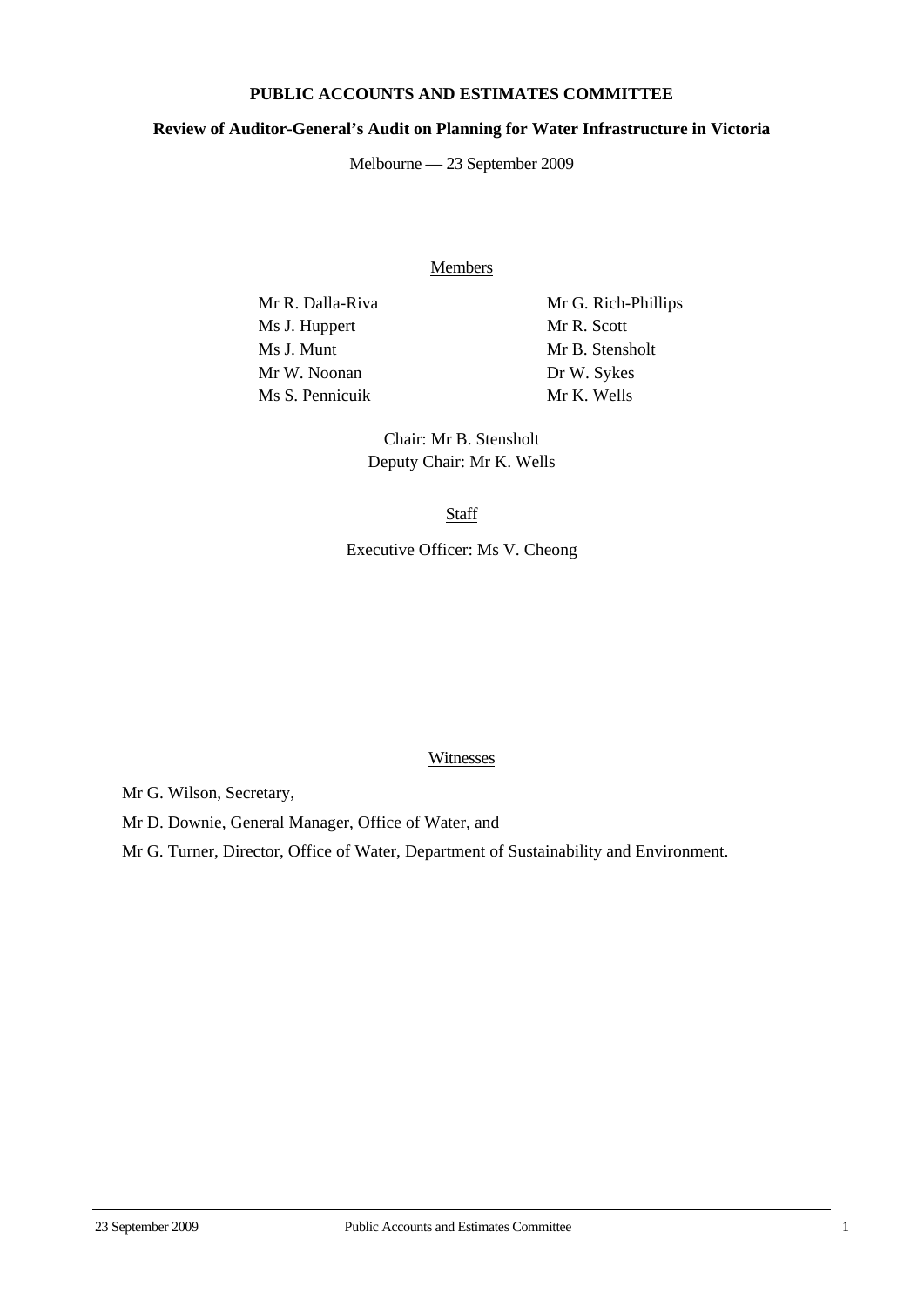**The CHAIR** — I declare open the Public Accounts and Estimates Committee hearing into the review of the Auditor-General's audit findings and recommendations 2008 addressing the following audit: *Planning for Water Infrastructure in Victoria*.

On behalf of the committee, I welcome Mr Greg Wilson, the new Secretary of the Department of Sustainability and Environment; Mr David Downie, who is the general manager, Office of Water, Department of Sustainability and Environment; and Mr Graeme Turner, director, Office of Water, Department of Sustainability and Environment. Members of the public and the media are also welcome. In accordance with the guidelines of public hearings, I remind members of the public that they cannot participate in the committee's proceedings. Only officers of the PAEC secretariat are to approach PAEC members. Departmental officers, as requested by the secretary, can approach the table during the hearing. Members of the media are also requested to observe the guidelines for filming or recording proceedings in the Legislative Council committee room.

All evidence taken by this committee is taken under the provisions of the Parliamentary Committees Act and is protected from judicial review. However, any comments made outside the precinct of the hearing — that is, outside the door of this room — are not protected by parliamentary privilege. There is no need for evidence to be sworn. All evidence given today is being recorded. Witnesses will be provided with proof versions of transcripts to be verified and returned within two working days of this hearing. In accordance with past practice, the transcripts and PowerPoint presentations will then be placed on the committee's website.

Following a presentation by the Department of Sustainability and Environment, committee members will ask questions relating to the audit findings and recommendations. Generally the procedure follows that relating to questions in the Legislative Assembly. I ask that all mobile telephones be turned off.

I now call on Mr Greg Wilson to give a presentation on *Planning for Water Infrastructure in Victoria*.

### **Overheads shown.**

**Mr WILSON** — Thanks, Chair. May I first of all thank you for the opportunity to attend today's hearing regarding the committee's review of the Auditor-General's findings and recommendations in relation to *Planning for Water Infrastructure in Victoria*, and more specifically the department's actions to address the recommendations made by the Auditor-General.

The committee will be aware from the department's response to the report in December 2008 that we agreed with the auditor's recommendations, noting that in the case of the food bowl modernisation project a decision was yet to be made about the release of the business case at that time, and that in relation to the Central Region Sustainable Water Strategy the timing of the proposed revision would occur beyond 2011.

If I could just recap, in the decade prior to 2007 Victoria experienced record low rainfall with the inflows in 2006 being the lowest in history. You will see from the chart there that the average inflows in the decade prior to 2007 were 385 gigalitres with inflows of only 165 gigalitres in 2006 compared to a historical average of around 590 gigalitres. With that background, the government responded with Our Water Our Future, the next stage of its water plan, which involved the construction of a desalination plant which would provide 150 gigalitres to Melbourne and the regions surrounding Melbourne; modernise Victoria's food bowl irrigation system to capture lost water for farms, the environment and Melbourne; expand Victoria's water grid; upgrade Melbourne's eastern treatment plant to provide over 100 gigalitres of recycled water — that would commence in 2012 — and then make an assessment of a range of alternative uses for this water; and continue to support new and existing water conservation programs for homes and industry.

The audit report endorsed the process used to develop the Our Water Our Future white paper and the Central Region Sustainable Water Strategy and acknowledged the extreme circumstances of 2006. In doing so, the audit report stated that the same processes could not be used to formulate the next stage of the water plan. Accepting on the one hand the need to streamline these processes, the auditor recommended a series of actions to provide more information about the costs and benefits of these projects as this information becomes known and verified. I believe that the department has made significant progress towards implementing the auditor's findings which, in the interests of time, I will summarise into three categories: those that relate to the provision of information to the community about costs and benefits of projects, those that relate to the improvement of internal tracking and reporting of water strategy actions, and those that relate to governance arrangements and in particular the department's role in reviewing water authority plans.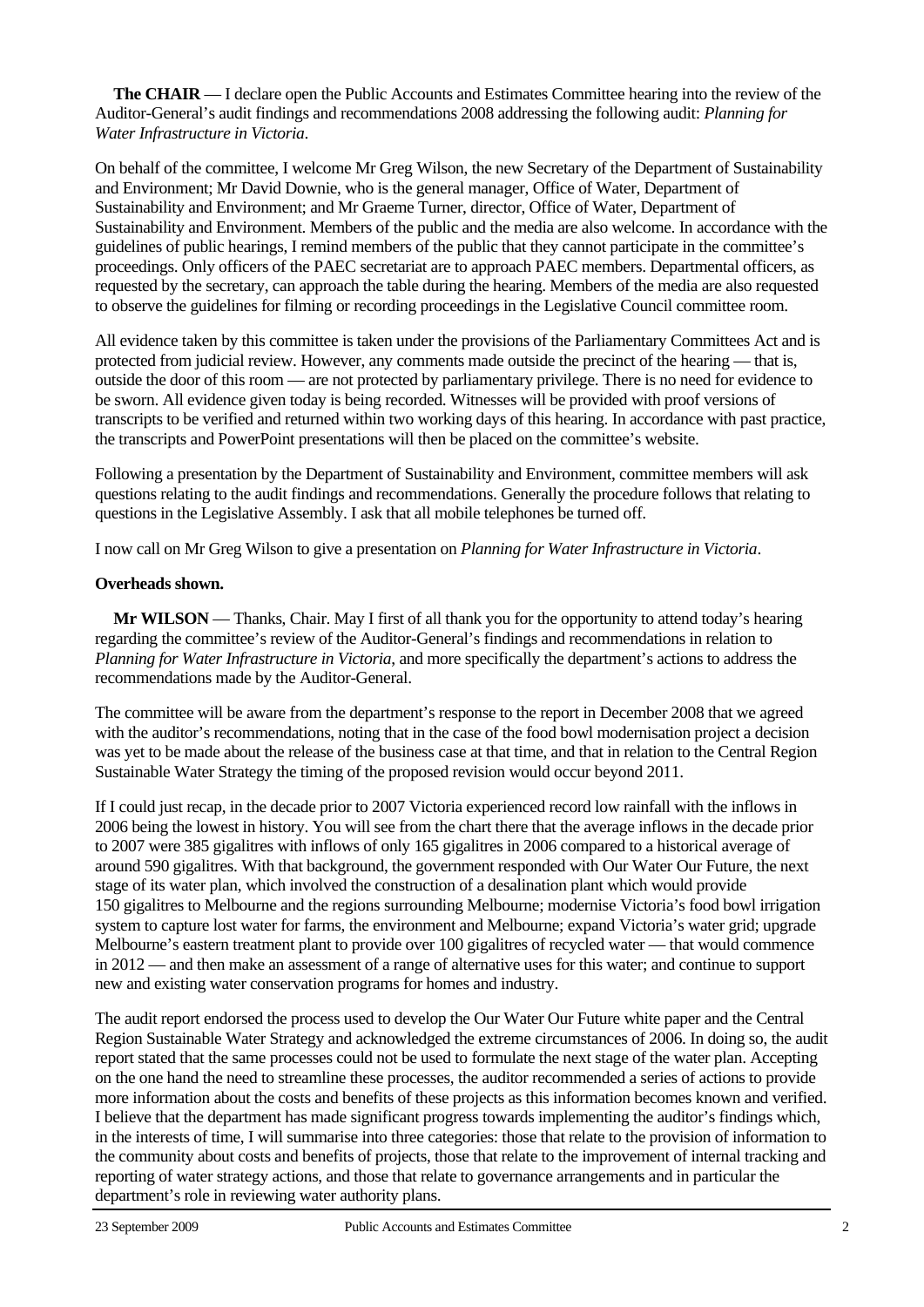If I can turn to the provision of information, the department and its related agencies have made significant advances in this area across the board. The department launched a consolidated Our Water Our Future website in mid-2008 which provides a comprehensive set of information on water management planning and projects. There are numerous site pages on projects with fact sheets, reports, questions and answers and links to external sites — for example, the NVIRP website and the Melbourne Water website. These websites also include registration and submission-type facilities where people can sign up to get regular updates on the progress of projects.

As I understand it, this website is updated frequently — every week — to track resource conditions, progress of projects and programs. I should also mention that the government in 2004–05 established the Essential Services Commission which included a framework whereby that commission would assess pricing proposals on a five-year basis in the case of the regional water authorities and four years for the Melbourne water authorities, and also produce performance reports each year which would report back on progress against major capital investments and commitments. Finally, and perhaps most importantly, I should point out that there has been extensive community consultation across a range of these projects in various forms from high-level steering committees to one-on-one discussions with irrigators, landowners and so on, depending on the particular project.

If I turn to the second area, the audit report also made a number of recommendations relating to improvements in the way in which the department tracks and reports on projects internally. In response to those findings and as part of our aim to continuously improve the way we do things we have made a number of improvements in this area. The department has established a central database which allows project managers to submit periodic updates in relation to actions identified in the central region sustainability water strategy. Data is stored on a secure Web-linked external database, allowing for greater accountability and ease of tracking and reporting. This system will be used to track and report on progress against the subsequent northern, western and Gippsland sustainable water strategies.

Finally, I have certainly noted the auditor's view that the reporting back in the 2006–07 annual report was too brief and high level. My predecessor had improved the level of detail in subsequent annual reports, and I will continue to do so. The final category of recommendations goes to matters relating to governance of the industry and the processes between the department and other agencies, including Treasury and the Premier's department. There has been a major effort to improve processes and information flows between the department, various water authorities and corporations and central agencies. As noted in the audit report we are looking at differences in the provisions of the Water Act and the Water Industry Act as they relate to governance arrangements in response to the Victorian Competition and Efficiency Commission recommendations also.

In terms of evaluating water authority plans we have a new three-tiered capital investment threshold that we introduced in November 2008 and we are also noting the recommendations of the auditor. We have implemented new arrangements for managing Melbourne's water supply system to take account of the new augmentations as they come through.

If I can conclude, in my view the department, having agreed to the audit report's findings, has made significant progress in implementing a number of the recommendations. But having said that, we will still continue to look for further opportunities to improve our performance in these areas. With that, I am happy to take questions.

**The CHAIR** — Thank you very much for that, Secretary. The committee will ask questions in follow-up to the audit report on planning for water infrastructure in Victoria. I will probably start off by asking you much the same question I asked the Auditor-General. On a reading of the executive summary, there is quite a difference of view in terms of understanding the scope of the audit, in terms of information being provided or not being provided, and also some conclusions in respect of issues. I might, for example, compare water losses, estimates of water savings and updating sustainable water strategies. It is something that comes before the Parliament as a report, and the robustness, if you like, of the disagreement is reasonably striking. You have only been there three weeks, but would the department like to make any comment in terms of the matters of difference which are set down in the audit? I do understand that in the Minister for Finance's report to Parliament DSE did accept virtually all the recommendations, but we would appreciate a commentary on this audit and the degree of difference.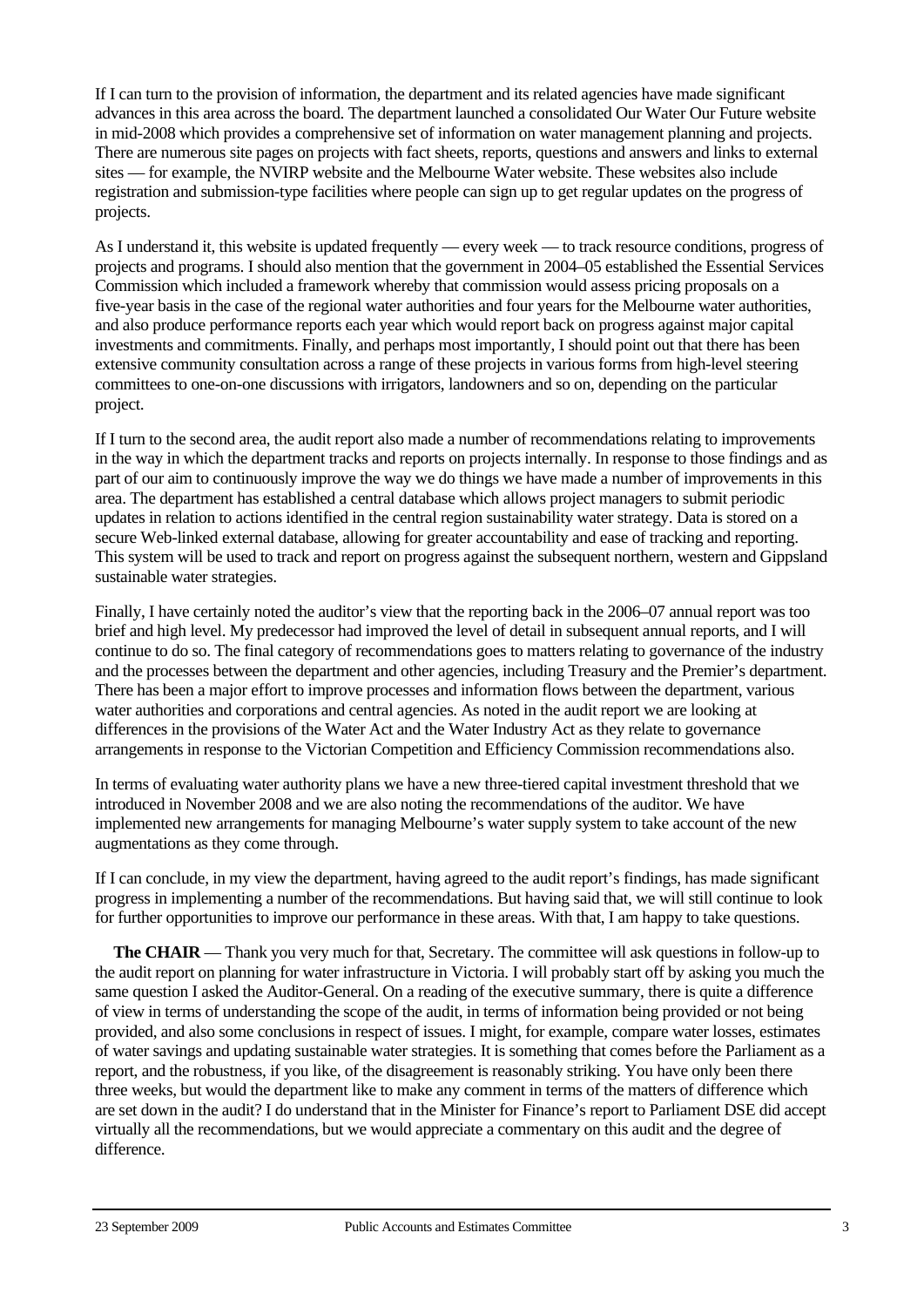**Mr WILSON** — From my view as the new secretary, as you would know, I read the report and the background material with interest. My sense is that it is both a balanced and constructive report. It is balanced in the sense that it did acknowledge the extreme — I think that was the word used — circumstances of 2006 and the need to streamline processes and so on, and constructive in the sense that it did lay out a number of recommendations which, as you say, we agreed to. So with that as background as I look through what might appear to be areas of difference, I think they may not be as great as they appear on a first read. When you consider the central region strategy, for example, and the auditor's recommendation that that should be updated, my sense is that we are doing all the sorts of things necessary to update that strategy. We are continuing to monitor inflows, we are continuing to refine strategies and we are pressing on with all of these various projects and so on. So in that sense I think there is updating of the document, which we have agreed we should do, and then there is responding with strategies that are revised to take account of the differences that the auditor has acknowledged. I do not see there being a huge difference there. I note the reference in the audit report that once these augmentations are completed the system will look quite different and that strategy ought to be updated to take account of that. I think personally that is a matter of timing rather than a strong area of difference.

To me the other thing in terms of what might appear to be differences is really saying we ought to quickly get out there with information on cost and benefits and things like water savings where the auditor noted that there is a lot of concern about the numbers and the ability to deliver those savings. But at the same time the auditor also noted that business cases are developed up over time and there are various levels of precision, and noted the circumstances that meant there were different levels of robustness around some of those numbers, and the auditor also I thought quite constructively said we should get on and get that information out there.

We are doing that. We are committed to releasing a summary of the business case around the food bowl modernisation project. We have released a summary of the eastern treatment plant business cases. We have myriad different fact sheets and so on around the water grid and all the sorts of things we are doing. From my personal point of view as the new secretary, having been a deputy secretary four or five years ago, the amount of information that is now available to the community on our website and from water authorities generally and let's face it, they were not regarded as the most open in the early days — is enormous.

As I said, I thought it was balanced and constructive and we are getting on with the implementation. There are some things where I would like to be further advanced, but I think we are getting onto the recommendations and we are making good progress.

**Dr SYKES** — Greg, I refer to the written response by DSE to questions from the Public Accounts and Estimates Committee, in particular your response no. 3, which relates to recommendation 1.3. In that response you have indicated somewhat firmly that a business case for stage 1 has been completed and that a summary of the business case will be published in 2009. My question just for starters is: when will that be published?

**Mr WILSON** — I would hope within the next month or two.

**Dr SYKES** — If you only say 'Within the next month or three', we will get to the end of 2009.

**Mr WILSON** — Put it this way: I am not suggesting that it will be put out on Christmas Eve. I would want it to be out there in late October, or November. The reason I say that with some caution is that it is prepared by NVIRP, which as you would know is pretty busy with the winter works and those sorts of things. It is one of those areas where I would have liked it to have been done sooner, but we will certainly be onto it as a matter of urgency.

**Dr SYKES** — Will the full business case be made available to the public?

**Mr WILSON** — I would say three things about the full business case. One is that, as you would appreciate with projects of this kind and this magnitude and scope, business cases are basically prepared for cabinet consideration. There is a cabinet-in-confidence dimension to that that I need to be extremely mindful of. The view taken and held to date is that that is cabinet in confidence. The second thing I would say is with these business cases there are varying levels of things that may go to commercial in confidence or things that may reduce the government's ability to get best value for money. The third thing I would say is that in embracing the audit findings from my point of view the main thing is to get the detail out there in a form that people can understand.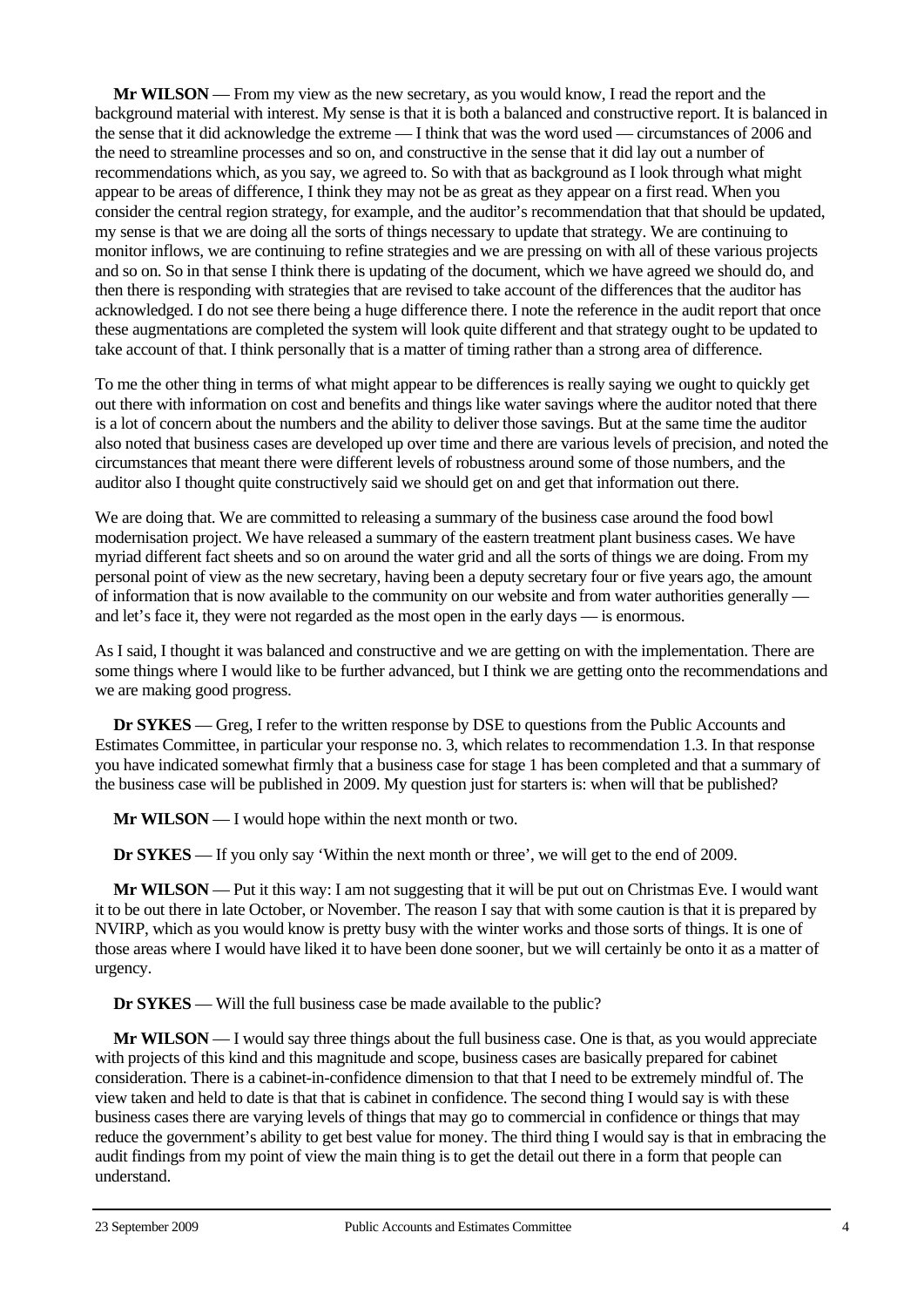Noting those first two considerations, the decision has been made, and we will get the detailed cost benefits and detail around water savings out in the public domain as soon as we can. I would hope it will be early November or something like that.

**Dr SYKES** — But the full business case is not available to the public.

**Mr WILSON** — No.

**Dr SYKES** — Unless we go through FOI?

**Mr WILSON** — I should just say that that is the subject of a VCAT case, so I will not say too much about that. That is the logic behind it. It is really to get the information out there in a form that people can understand and satisfy their concerns about the level of detail and the rigour consistent with the auditor's findings.

**Dr SYKES** — Completing my question on your response no. 3, you also make reference to the water savings protocol, which I have seen a copy of. Am I correct to presume that that is now a functional document and that water savings have been audited against that protocol?

**Mr WILSON** — That is my understanding, yes. That is a public document: the protocol, the process, the roles and the responsibilities. It is all out there as a completed protocol.

**Dr SYKES** — Will water savings be subjected to external audit before they are transferred somewhere? Secondly, will those audited savings be audited on an individual project basis — for example, against the reconfiguration project for Central Goulburn 1, 2, 3 or 4?

**Mr WILSON** — I would have to follow up the last part of your question. Certainly the intention is the savings created by works will be audited independently. That would take place before any of those conversions take place, in accordance with the principles outlined in the protocols, which of course were informed by high-level committees and so on that are fed into that process.

**Dr SYKES** — So the minister's announcement of transfers of water — whatever the process was — that he did in early September, that is still dependent on independent audit and confirmation of that water being there; is that correct?

**Mr WILSON** — There are transfers of water, which I need to confirm for the specific transfers you are talking about. There are works done on the NVIRP project which will get onto lost water and create savings, which will be converted into some form of entitlement in accordance with that protocol.

**Dr SYKES** — There are some works that I am referring to — —

**The CHAIR** — Next question.

**Dr SYKES** — This is very important, because there is an issue — —

**The CHAIR** — You will get a chance for some follow-up questions later.

**Dr SYKES** — I will finish up on this one, Chair. We have had interactive discussions, and some other discussions have gone for some minutes. The issue is there is the NVIRP project — or what was the food bowl modernisation — and then there were a number of projects that preceded that, of which one I think is referred to as the reconfiguration project and others are Central Goulburn 1, 2, 3 or 4. They, as I understand it, are not NVIRP projects; they are projects that preceded NVIRP. I am asking the question: will the savings from those be audited and tagged individually?

**Mr WILSON** — The advice I have got is that they, being part of the Living Murray initiative, would be audited under the Murray-Darling Basin Authority arrangements. In that sense, there will be independent audits as well.

**Dr <b>SYKES** — Not the same auditing process as via this water savings protocol; is that what you are saying? It will be a different auditing process.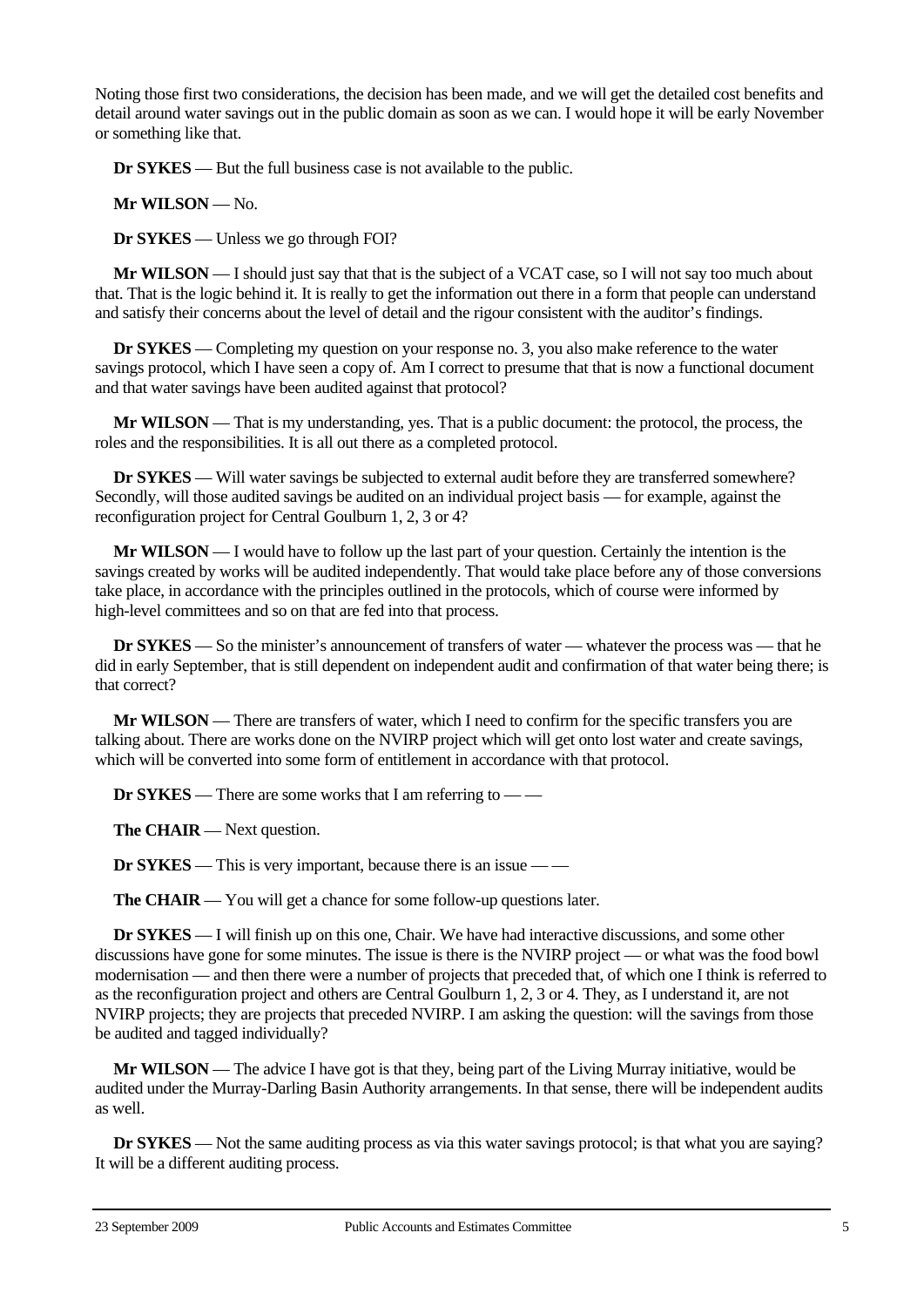**Mr WILSON** — My understanding is that because they are separate projects and they predated the food bowl and they come under that MDBA — correct me if I am wrong, Graeme — they will be audited under those projects, which I assume in part is because they have been funded under those projects and the investors would want to see that audited. Whereas over and above that in terms of the food bowl project, because of the sorts of concerns and the importance of actually getting all that right, it will have its own independent audit process.

**Dr SYKES** — But a number of savings from those projects, as I understand it, are being transferred to Melbourne in the first year; is that correct?

**Mr WILSON** — Yes. The minister has foreshadowed that in terms of the first 75 gigalitres in the first year.

**Dr SYKES** — So we are taking savings from other projects that were funded by other sources who want an independent auditing by their process.

**The CHAIR** — I think we are getting a bit outside the audit here. It may be something that you may wish to take up with the minister in Parliament. Perhaps just concentrate on the audit arrangements. You might want to think about that, and I will ask Ms Munt to ask a question.

**Ms MUNT** — I would just like to do Bill's seventh follow-up question.

**Dr SYKES** — In the spirit of interactive discussions today it has proceeded very well, and I welcome you to do the same.

**Ms MUNT** — That is very generous. Dr Sykes spoke briefly about the audit process and mentioned to you that the independence of the process is critical. Could you just explain to me what sorts of measures and what sort of mechanisms will be put in place to ensure that it is an independent process? How will the selection be done? What will be the actual make-up? Will it be a panel? Could you explain it to me?

**Mr WILSON** — I might ask Graeme Turner, who has managed that process, to give the details.

**Mr TURNER** — The water savings protocol was developed over about a year in conjunction with the NVIRP and Goulburn-Murray Water based on all the technical data that they had available to them over that period of time. We had that protocol or that technical manual that underpins the water savings estimates independently reviewed by Dr Don Blackmore, who is the ex-CEO of the Murray-Darling Basin Commission. Dr Blackmore confirmed that it was the best-practice process that we used. In fact I think it was probably the first case where we have had a manual like this, and I think it has been used elsewhere. We had that manual reviewed. We then set up a process to select an independent auditor. We advertised and took expressions of interest from interested consultants who had the capability to do that. We had 11 consultants express interest. We established a panel chaired by Mr Paul Baxter, who is also on the Murray-Darling independent group. He is an ex-KPMG partner. He chaired that panel to select from the 11 to ensure that we did meet the criteria for independence and competence and that there were no conflicts of interest. From those 11 we selected 2 to be on the panel. We asked each of them on that panel to give us an estimate of what it would cost to do the audit, and we have taken the cheapest one of those. That happened to be Cardno, which is a Brisbane-based consultant, which has no significant interest in Victoria.

**Ms MUNT** — That process has been completed?

**Mr TURNER** — That process is running.

**Ms MUNT** — It is running; it is in place?

**Mr TURNER** — It is running now; it is in place. The auditor is doing his job now and will be finished in mid-October.

**Dr SYKES** — In relation to the food bowl modernisation project stage 2, what commitments have been made to the commonwealth in relation to savings from stage 2, given that it has been often said that there will be an extra 200 gigalitres of savings? Are you proposing a business case?

**The CHAIR** — Where does it relate to the audit report?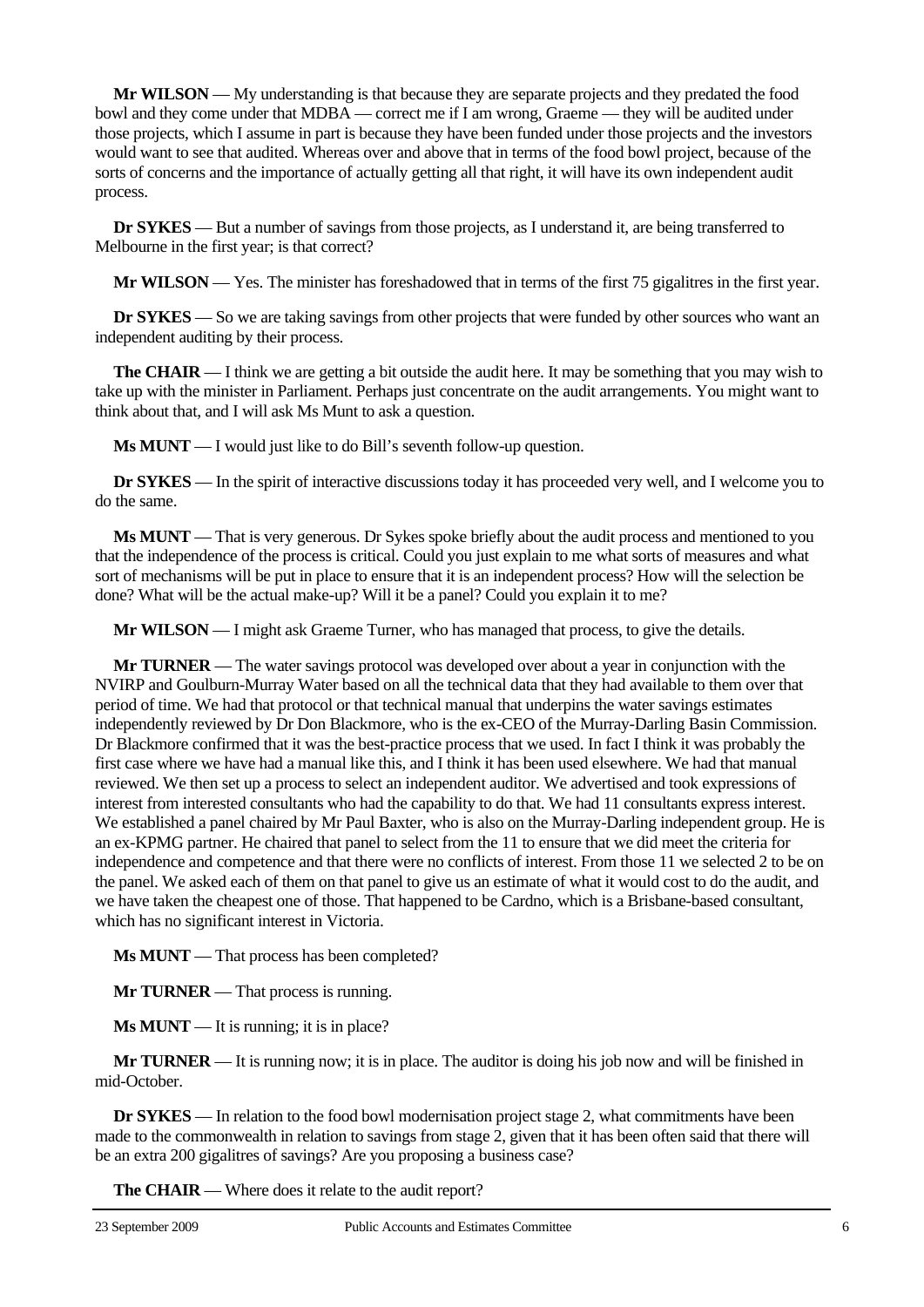**Dr SYKES** — It is following on from stage 1.

**The CHAIR** — We are looking here at selecting and prioritising water supply strategies. It is not a fishing expedition on current water projects or whatever. You may wish to rephrase. We have to produce a study here, so look at what DSE should be doing in terms of planning for water rather than details of particular projects which fall outside the audit.

**Dr SYKES** — I will change my question, thank you, Chair. In establishing the potential water savings for stage 1, which was the subject of the audit report, the system was originally allocating about 1600 gigalitres of water. That amount of water that has been allocated has progressively decreased as a result of sales out of the irrigation district. It was 165 gigalitres out at the end of 2006–07, and maybe another 200 gigalitres have gone since then. What impact will those sales of water out of the irrigation district have on losses and therefore potential savings?

**Mr WILSON** — I think your question goes to the impacts of those factors and the reliability and robustness of the estimates, given those factors and what has changed since. The audit said that we should get those costs and benefits and details of water savings, and go through that process of finalising a business case and get those details out, and that is what we have committed to do. I cannot speculate or go back and look at figures thrown at me in that sense; all I can say is that the department has embraced the audit's conclusion that the details and the rigour around those costs benefits and water savings should be published, and they will be published.

**Dr SYKES** — I will just clarify that, because that is a general sort of response, which I guess is what I expect from someone in your position. Perhaps Mr Downie would have more knowledge and be able to indicate whether in the business case that has been prepared as a result of the recommendations from the Auditor-General there has been a consideration of the impact of transfer of water out of the irrigation district on the actual losses and the potential savings? Is that a consideration in the business case?

**Mr WILSON** — I can respond to that. I think with business cases, as the auditors point out, they need to look at value for money and they need to look at risk and a whole range of things — amongst other things the Financial Management Act. All those different factors have been considered. From my point of view once a decision has been made then it will be put out and made public. It is appropriate to rely on that document when it comes out, and that will be scrutinised and no doubt, discussed. I cannot be seen to be talking about bits and pieces of a business case, which we have said is cabinet in confidence, but we note the need to get that information out there and we will get it out there, as I said, as a matter of urgency.

**Mr NOONAN** — I want to ask a question about recommendation 1.7 in the Auditor-General's report, which deals with the Victorian Water Trust. It was also the subject of a response that you provided to this committee on 15 September under item 7. The Auditor-General in part in his assessment of the Victorian Water Trust talked about the objectives of the trust being consistent with government policy and the planning processes being clear and sound. Where there seems to be a point of difference is in the information that is available publicly about the progress of some of those projects that have been funded. I note from your response that you indicate there is a level of information available there. If I pick up on your last paragraph in item 7, you talk about examining the possibility of publishing further updates and reports on the progress and outcomes of projects funded by VWT.

I am sorry to be longwinded, but if you go back to the top of page 16 of the Auditor-General's report, it defines fairly clearly details about the programs that the VWT was funded for and some things that people understand pretty clearly. My question is about the quality of information provided as opposed to just the quantity or the general information and whether or not in any new role you look at the sorts of issues that the Auditor-General has raised and whether or not it becomes something you look more closely at going forward.

**Mr WILSON** — It is, and as I said in the introduction, continuous improvement is something my predecessor was keen to do and there has been a lot of progress made in that regard. I am looking at all of those things and so are my staff. In terms of the water trust itself, in my view it has been a great success. I was involved in the establishment of the advisory council and the objective of expanding things like re-use, recycling, river health, environmental considerations, innovation and that type of thing.

I think it is pleasing to note that the audit found that the advisory council did use clear and sound planning processes, I think the terms were, in relation to the recommendations that it had made and also praised the effort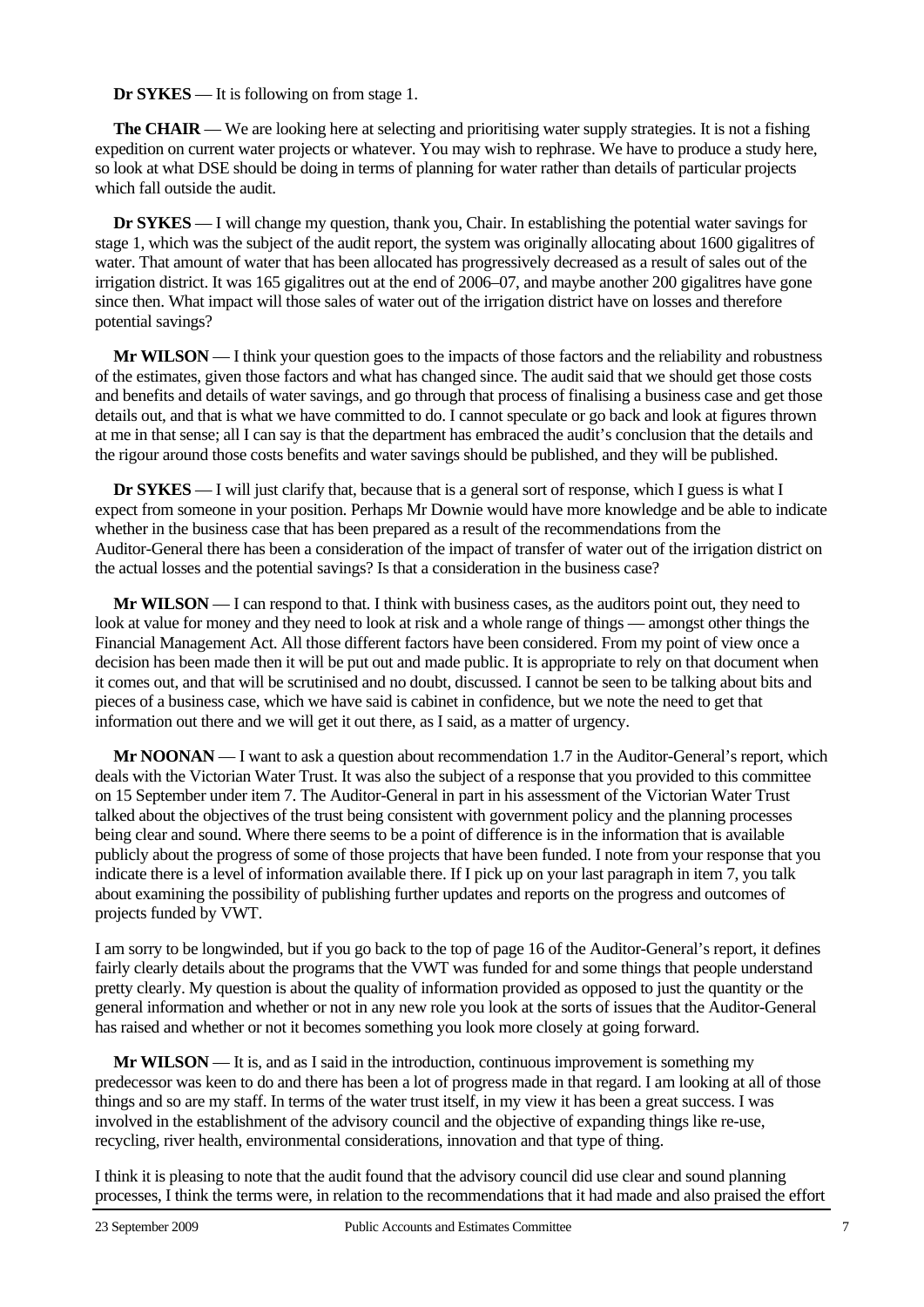of the advisory council in terms of getting out there and conducting workshops and doing a lot of consultation not only to get ideas and so on and to get a sense of the issues but also to promote the importance of the work they were doing and the importance of the investment.

We have an update on the various programs on our website: water smart homes and gardens, water smart farms, healthy rivers, strategic research initiatives, water conservation, country towns water supply and sewerage, Werribee Plains, Macalister, Sunraysia upgrades, the Goulburn Broken program, Gippsland Water Factory and alpine resorts recycling. I am quite satisfied to read that the auditor is endorsing the quality of the work of the advisory council, and it is quite satisfying to see such a wide range of different projects across the water spectrum, if you like, towards meeting those objectives. But I take your point, and I take the Auditor-General's point that we need to continue to look for better ways to get that information out, so I am happy to consider that suggestion.

**Mr NOONAN** — Is there some difficulty in coming back to the simplistic nature of the statistics that are in the Auditor-General's report? I am not an expert in how you measure these things on an ongoing basis, but in part is it a difficulty for you in terms of publishing this? You have so many projects going on, is it actually quite difficult to provide simple statistics like those on page 16?

**Mr WILSON** — It is. If you take the amount of money and say, 'Where has it gone in meeting our commitments?', that is one thing. But if you look at, for example, improving river health and the range of various actions and how we are tracking on that, that will come from the Victorian Water Trust. There would be various river health strategies, and there is a white paper. There is a range of different funding sources for a range of different actions that go to achieving a similar set of objectives. I note the recommendations are about databases and things we need, which is one thing, but I guess to report these things in a clear and concise way you end up with hundreds of actions and all sorts of different strategies, and it could become a bit unwieldy.

It is a challenge we face. We are always looking to get the substance of what we are doing and the outcomes out in the public domain. We are also keen to ensure that where there are separate sets of funds provided, like a \$320 million water trust, there is proper reporting on how that money has been spent. As I say, we have made a lot of improvements, but we do not rest on that. We still want to consider ideas to better communicate these things to the broader community.

**The CHAIR** — On page 49 the Auditor-General talks about evidence of impacts of the water trust projects. Do you have a view of what is meant by impact reporting?

**Mr WILSON** — In government generally there are inputs and outputs and there are outcomes. I think you could say that if we invest a certain amount of money, we can eradicate a certain amount of — I do not know willow trees or something, or we can build a pipeline from A to B, or we can put in fish ladders and all sorts of things. The harder bit then is the actual monitoring of the outcome, because a lot of these things take time. They are part of ecological systems and so on or various other adjustment processes where these things may take time to measure. If you look at the investment in things like water conservation, recycling and all those rebates and so on, there is behaviour change that goes with that as well.

There are multiple factors having a bearing on an outcome, so it does get a bit difficult to do, I guess, a simplistic one-on-one mapping of one particular action amongst a whole heap of other actions and to determine what impact it has had on a final outcome like river health or water conservation and so on.

**The CHAIR** — There is a very strong drive now, especially from this committee, in terms of reporting on performance outcomes.

## **Mr WILSON** — Yes.

**The CHAIR** — Are you saying it is difficult to report performance outcomes because of time lags?

**Mr WILSON** — No. I think the outcome is fine. The way I read the audit report was the mapping back to the contribution of — —

**The CHAIR** — The impact evaluation.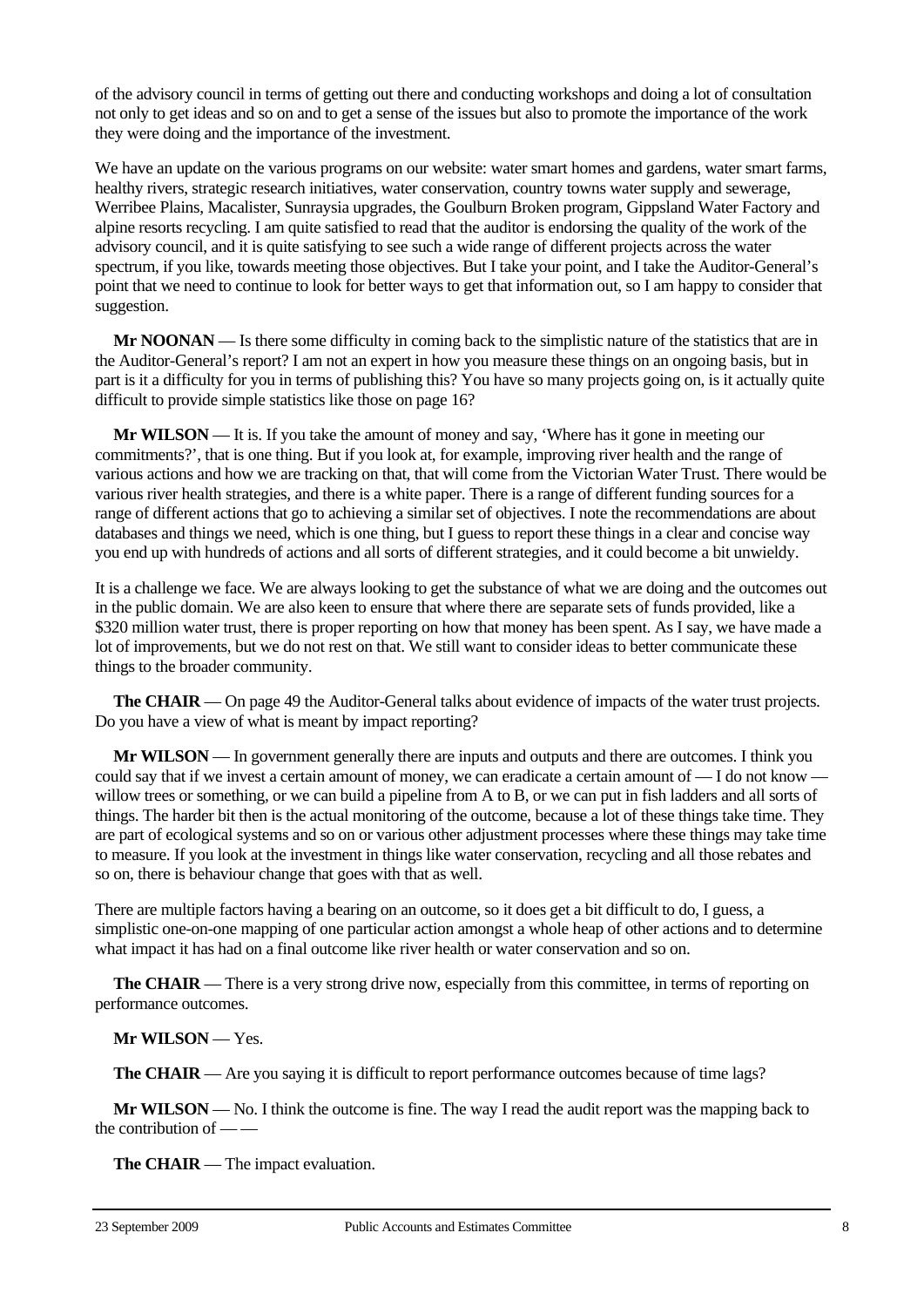**Mr WILSON** — Yes, the contribution of a couple of hundred different strategies, a lot of which are in a similar space going towards one goal; it might be irrigation efficiency, productivity or improving river health. How do you actually link a particular outcome like improved ecological benefits or behaviour change back to one particular strategy? That is the difficult bit. I fully support reporting on outcomes as well as the inputs and where the money goes. It is just the linking that can sometimes get difficult.

**Mr DALLA-RIVA** — I refer to the recommendations on page 3 and to some of the comments from the Auditor-General. I will just highlight some of them. Recommendation 1.2 is that the DSE should inform the community about the costs and benefits of projects; recommendation 1.3 is that it publish the detailed analyses. Recommendation 1.4 — explain to the community the level of rigour underpinning project costs et cetera; 1.6 — it should provide regular, consolidated reports on progress against actions, 1.7 — publish information on the progress, 1.8 — make the CMAs operating and compliance reports available to the community, 1.9 regularly make available, to the community, information about how well the department has met its environmental flow obligations and 1.10 — that its projects and initiatives meet value for money criteria

We heard earlier today from the Auditor-General a bit of a discussion about the responses by the then secretary, and if anything they were not complimentary of the Auditor-General's report and caused him to take the unusual step of replying.

**The CHAIR** — The response to the response.

**Mr DALLA-RIVA** — The response to the response. Some of those were comments by the secretary. For instance, he said he had a number of significant differences with the report. On page 5 he said he was disappointed with the report. On page 6 he commented that the logical conclusion to be drawn from this does not feature in the report, and on page 7 he said that they found the comments on the department's annual report to be unbalanced. There was some quite heated toing and froing, back and forth.

I am somewhat surprised, and you might want to explain. Has there been a change in the department's view about taking on the recommendations, given your statements before about being more open with the information? I have just gone through your submission to us on 15 September, which is almost contra to what the secretary said when he basically had a go at the Auditor-General, whereas you are now saying through these and your statements today that there needs to be more information and in a sense we agree with the recommendations.

I am trying to get a balance in terms of what has occurred. The original response from the department, the secretary, is now, in my view, different to what the response has been today in your evidence, plus what you have provided here. I just want to get a feel for what has occurred, bearing in mind that I am aware there is a VCAT hearing and maybe you want to give me those figures. I am just getting some clarification as to what has been the change.

**The CHAIR** — I think you will find that the department's response is actually in line with the response by the Minister for Finance, WorkCover and the Transport Accident Commission.

**Mr DALLA-RIVA** — I just want to have a look at that. Is that the department's secretary? No, it is not. Sorry, I thought I asked the question of the department's secretary. That is all right; I will put my glasses back on.

**The CHAIR** — You just left out one document, which is the one in the middle, which is the responsibility of the Minister for Finance, WorkCover and the Transport Accident Commission.

**Mr WILSON** — Without speaking on behalf of the former secretary, when I read those comments, and noting that the December 2008 response was where it was articulated that the department actually agrees, which was the view of former secretary as well, the way I reconcile it is that the response is an agreement to the actual findings and the need to embrace those and to get on with things: subject to issues around timing and what have you. Most of the comments, as you pointed to, in the executive summary appear to relate to the actual write-up of the report and the weight attached to different things and some conclusions along the way. In that sense I would regard those comments, on my reading, as comments about the way in which those conclusions might have been reached in the write-up of the report, as distinct from fundamental disagreements about the need to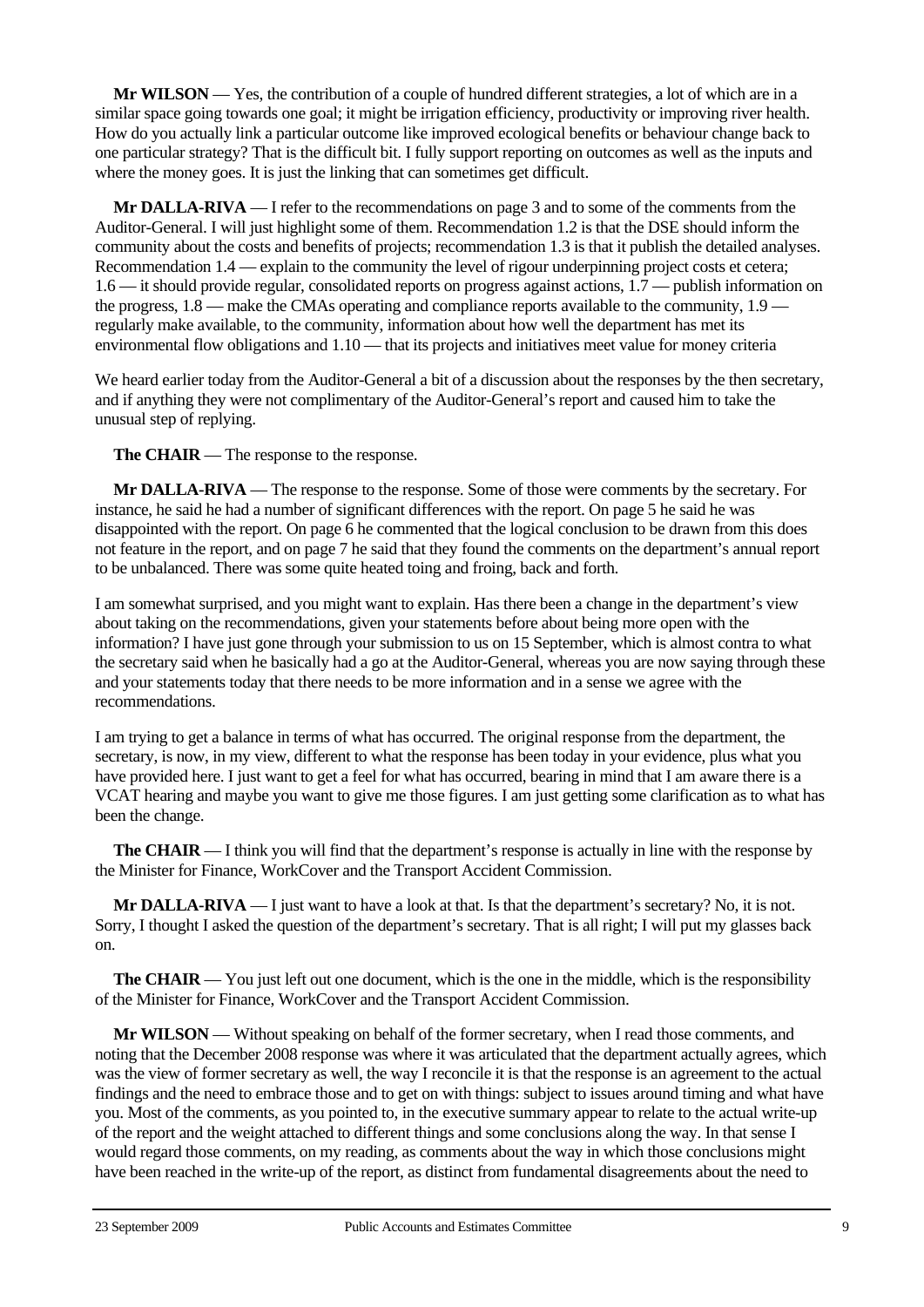get on with the things that the Auditor-General is saying we need to get on with, without putting words in the former secretary's mouth.

**Mr DALLA-RIVA** — But fundamentally the recommendations — that is why I read them out — were all about providing information to the community. You are saying you are now going to be more open, honest and transparent.

**Mr WILSON** — I would not say that.

**Mr DALLA-RIVA** — Exactly.

**The CHAIR** — The secretary might wish to explain himself.

**Mr WILSON** — I do wish to explain. I was going to say that is one of those questions that lawyers ask you when they ask whether you are still doing something that you have never done, because I do not accept the original proposition that the former secretary was not open. So when you said, 'Are you going to be more open?', I think we were open as it was and we recognise the need to — —

**Mr DALLA-RIVA** — Reminds me of my old police days.

**Mr WILSON** — The auditor himself said that he uses words when these things become known and verified and so on. I read it more as a forward-looking thing; that you had to do things quickly. The former secretary would say, 'Of course we had to', 'There is no use making comparisons back to white paper processes' and so on, which is the point he was making, which as I said goes to the way things were written up. But I do not think, as you see from the December 2008 response under the former secretary, that there was any dispute about openness and the need to provide information. That is why I said no to the way you put that question. It certainly was not intended to suggest that he was not being open, and it is certainly not suggesting that I will not be.

**Mr SCOTT** — I would like to draw your attention to the Auditor-General's recommendations as outlined on page 3 of the report. Recommendation 1.10 states that DSE should —

strengthen the processes it uses to review water authority plans to verify they conform with government policy objectives and that their projects and initiatives meet value for money criteria.

I would like to deal with the first half of the recommendations and ask: what steps has the department taken to ensure that water authority plans conform with government policy objectives?

**Mr WILSON** — There is a range of things at a high level in terms of assessing water authority plans. As I mentioned, there is the department's role in terms of governance generally and looking at the cycle of annual plans, business plans and so on. There are government guidelines in looking at consistency of proposed investments. A plan might include a proposal to undertake a project for a certain amount of money at a future time. That would still be assessed and when it came time to get on with that project it would then go through a series of processes through the department and Treasury. Over and above all of that there are plans produced to justify prices which are set for five-year periods. The government has actually designed a framework with the Essential Services Commission that needs to go through a public process of assessing those plans, investment proposals and the subsequent prices and service improvements that they are seeking to get.

In that sense there are three different categories, or three different processes, where those investments and plans get scrutinised. In terms of our own processes, I think we have recognised the need to have a hierarchy of different capital programs, which we have mentioned here in our response: tier 1, \$50 million and over; tier 2, \$20 million and over; and tier 3, \$10 million and below. That, in a sense, guides the level of rigour and so on that we place on these projects. It also important to note that these water corporations have boards and a range of statutory responsibilities with their own engineers and consultants and so on and we need to tailor our scrutiny — noting the auditor's findings that it needs to be improved — but still make sure that in pursuing value for money and risk mitigation we are not going too far and creating too many costs on the authorities to comply. We have deliberately designed this three-tiered approach with that in mind. The bigger projects will get more scrutiny relative to the smaller ones; nevertheless, they are all scrutinised.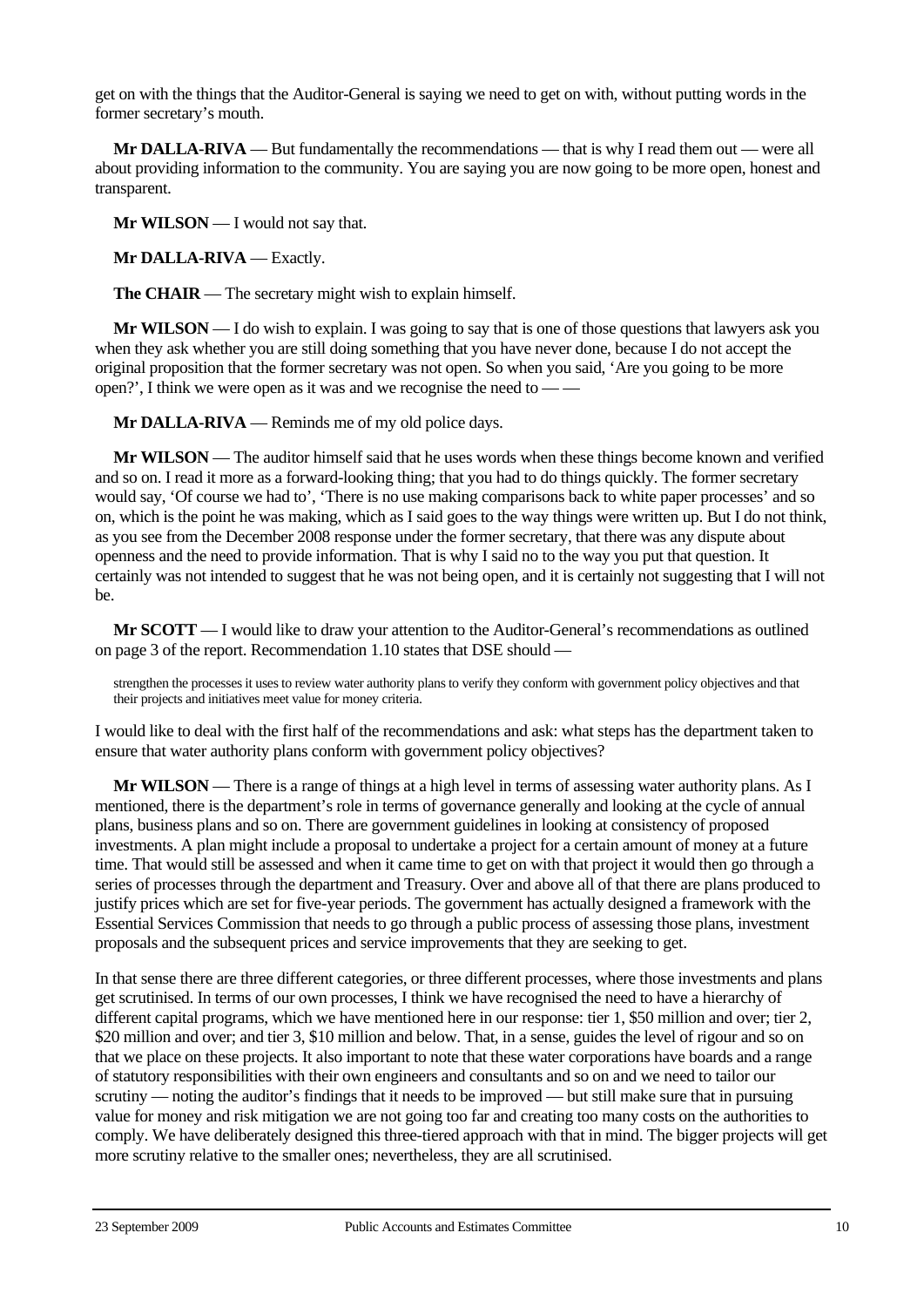**Mr SCOTT** — With the Chair's indulgence, give an example of how that scrutiny would differ between, say, a tier 1 and a tier 3 project.

**Mr WILSON** — I think in terms of a typical tier 1 project, most of them would be going through what are called gateway review processes through Treasury, so they tend to have much more of a stand-alone particular process to those projects. With the smaller ones, looking at this list here, if East Gippsland Water is replacing a water main in Bairnsdale, I would argue that we should not have it producing a whole heap of work, coming into the city, going through consultants and what have you and making presentations to the department. But we would still look at those projects to say, 'If you are replacing water mains, have you looked at the repair versus replace trade-offs?', and, 'What are the service standards around burst water mains?'. Those things are done more as a matter of course year on year and they are picked up by the Essential Services Commission because, collectively, they all flow through to pricing decisions, as I say, compared to the \$50 million projects, which will be the stand-alone assessment.

**Mr DALLA-RIVA** — In relation to that, because we have an interest, where do PPPs fit into that tier level?

**The CHAIR** — The tiers refer to the organisations; is that correct?

**Mr WILSON** — Yes.

**The CHAIR** — The projects done by those organisations.

**Mr WILSON** — The PPPs are basically, my understanding is anyway, governed under a Partnerships Victoria-type policy by Treasury, so we are guided by it in that instance.

**Mr DALLA-RIVA** — So how much is the desal costing us?

**Mr WILSON** — We have a commitment to get that out in accordance with that framework, the public sector comparator. I think, from memory, the financial close was 2 September, and that policy requires that to be published within three months. That will also be out in the public domain within that end-of-year time frame.

**Mr DALLA-RIVA** — Good.

**Ms PENNICUIK** — I think the take-home messages from the *Planning for Water Infrastructure Report* by the Auditor-General were that some of the cost benefits or messages were less than robust and that there is a lack of information in the public domain. I would have to say that this is an important review we are doing, and the committee agreed to do it, but it is difficult for us to really do a good review of what the Auditor-General has said and what the department has said when we still do not have any business case for the major projects that the government has decided to do, or the public sector comparator, which you have just referred to, which most people who are watching these issues would rather have seen a long time ago for us to make our own decisions on whether the public money is going in the right direction with these projects. I think we are sort of working with one hand behind our back in terms of this committee being able to look at what the Auditor-General said, what you said, and whether we are still getting value for money, because we do not have all the information in front of us.

**The CHAIR** — The question?

**Mr DALLA-RIVA** — Good statement.

**Ms PENNICUIK** — On pages 27 to 29 the report goes into what the government decided to commit to the very large augmentation projects and says that the department had four months to make a decision and develop a plan and there was minimal consultation with the major stakeholders outside of government, let alone the community as a whole. My question is: given the significant community disquiet about the wisdom of the decisions that go with these projects — so basically, to depart from the white paper and concentrate on those projects and that process that I just outlined — what work did the department do in terms of a cost-benefit analysis and comparing the desal and the food bowl modernisation, which are basically the major costs in the \$4.9 billion — they make up \$3.9 billion of it — to other alternatives? That is the problem for the community. We do not know what work the department did, if any, on comparing the costs and benefits of doing these projects with others, such as stormwater capture, upgrading the eastern treatment plant and using that water, more conservation et cetera. What work did the department do? Is that publicly available? And is it ongoing?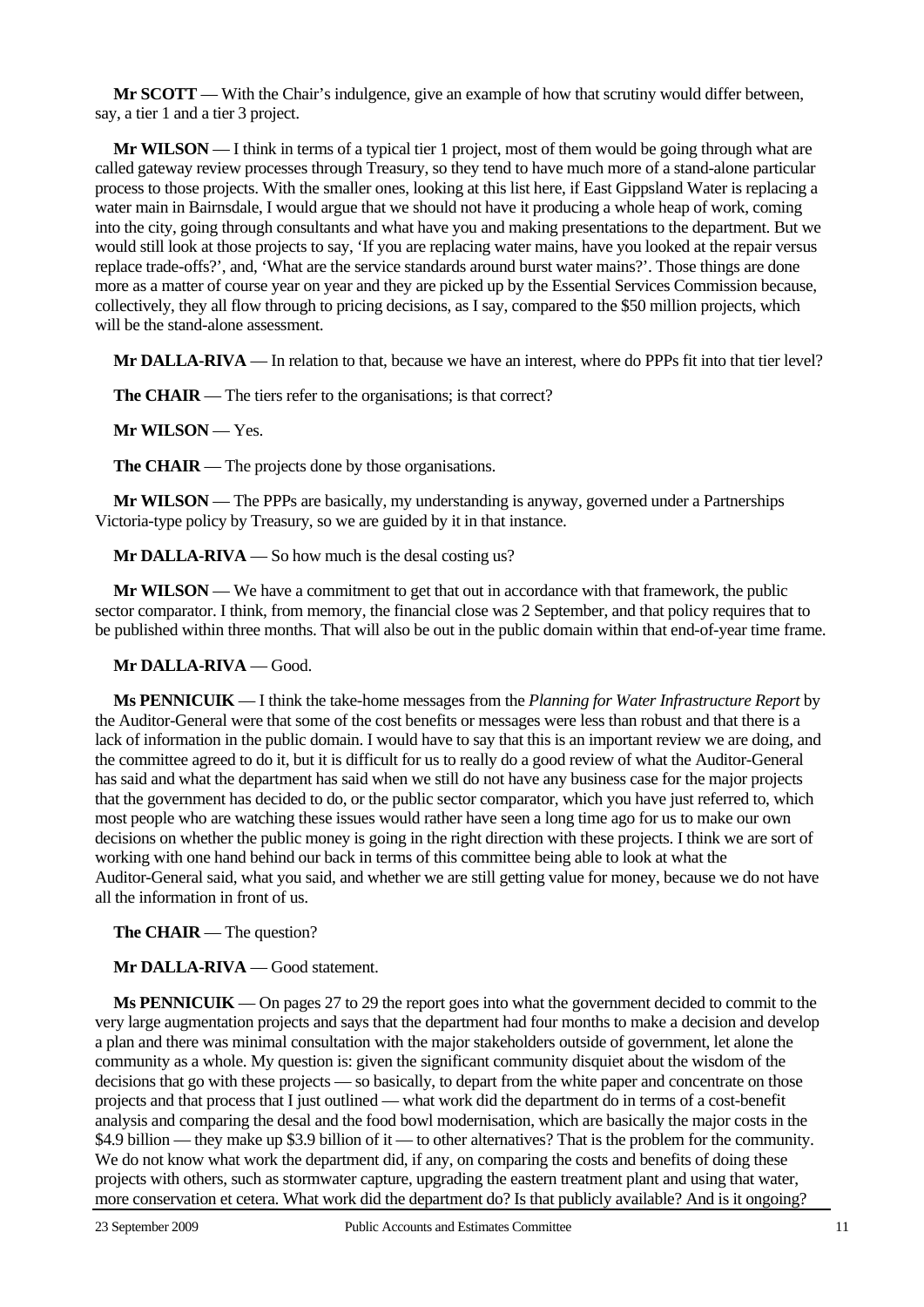**Mr WILSON** — Yes, just noting, for me to go back and recollect what was done at a particular time may not be strictly in accordance with the finding that we ought to get on and do more. But if I can just say a few

**The CHAIR** — Some of the answers are in the audit report, but go on.

 $\overline{\phantom{0}}$ 

**Mr WILSON** — To me I think you expressed the view that this was like a departure from the white paper, where I think the white paper itself was more on the policy documents and so on and the framework and then the central region strategy. There was work done, I think from memory, in 2004-05 on dams and various other options and there was, from memory again, a recycled water strategy that looked at various options around Melbourne and costings. There was a lot done in 2003, 2004 and 2005, from memory. I know those reports were around. In that sense this is almost like an extension of an approach in the white paper that said that you need to be doing a lot of different things.

When you say, should you do desal versus recycled water or stormwater capture or all these other things, the view expressed, from memory, in the white paper was that governments, water authorities and the community need to be doing a whole lot of different things to manage the impacts of lower inflows and to use water more wisely whether it is at homes, industries, schools, farms et cetera.

My sense is that it is not as black and white as ruling things in or out. That sort of strategy was on the agenda, and as the audit report notes, the extreme circumstances of 2006 meant that action needed to be taken early and quickly to get these major projects under way as well as the water conservation efforts, the recycling efforts, the eastern treatment plant projects and the interlinking of a grid. There was a whole range of those things that I think would still stack up in terms of the framework around the white paper and how these things ought to be looked at.

In that sense, as I said in the introduction, and I accept your view, it is difficult to assess the information because it is still being prepared and verified and the public sector comparator has not been produced. The department has done a lot around the preparation of those business cases and those various other projects, the investment and getting information out there and more will continue. I guess that is all I can really say at this stage. But we are committed to getting more information out there progressively. As the Auditor-General said, once it becomes known and verified, we are committed to continuing to do that as a department.

**Ms PENNICUIK** — Will that include the business case for the eastern treatment plant upgrade?

**Mr WILSON** — There is a summary. The government made a decision that it should put the summary out there. So there is a summary on our website which goes through the major options and the dollars against each. That is an example, I guess, of putting something out there that at least says, 'Here are the orders of magnitude that we are looking at in terms of the two different options that were examined in terms of use of that recycled water'.

**Ms PENNICUIK** — Chair, am I able to do a follow up on that?

**The CHAIR** — Okay. Very quickly.

**Ms PENNICUIK** — It is just about the summaries because we are going to get a summary of the food bowl modernisation business plan. What is the summary? What is in and what is out?

**Mr WILSON** — I do not think there is a simple rule for that, noting my earlier points around the duty I have around cabinet and in-confidence material, and there are duties also in relation to commercial-in-confidence information. There is not a simple formula for that. My sense is that we would want to provide sufficient detail for people to understand the rigour behind the costs and benefits and savings and so on. That is what we are committed to doing, and as a matter of urgency.

**The CHAIR** — Thanks very much for that.

**Ms HUPPERT** — In the department's response to the governance issues raised in the Auditor-General's report you refer to the work that is being done in relation to the metropolitan water retailers and bringing them under the same governance arrangements as the water authorities. I wonder if you could give us a progress report on where that is at.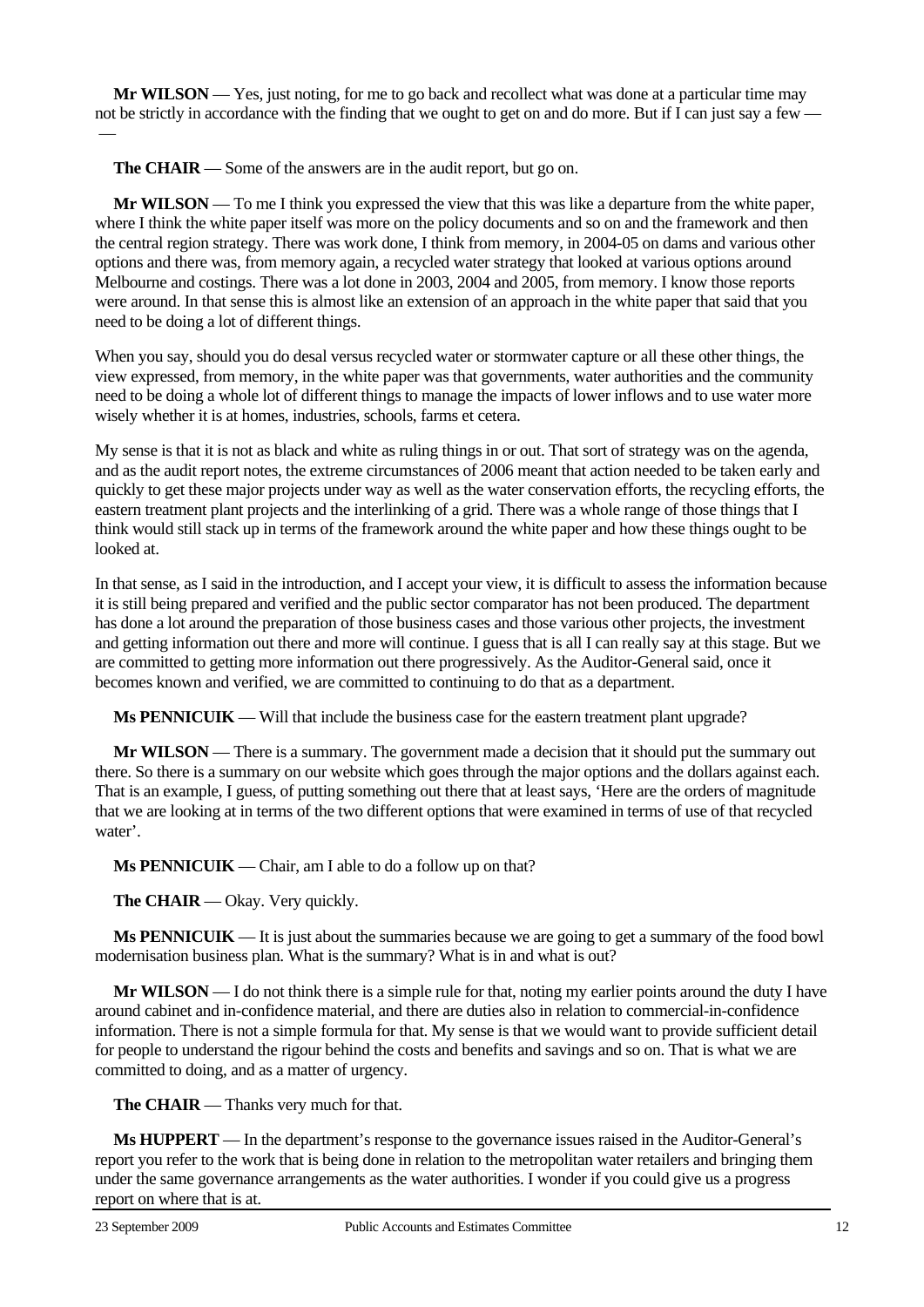**Mr WILSON** — The water industry at one stage had a number of different corporate forms and different governance arrangements. Melbourne Water had its own act. There is a Water Industry Act that governs the three retailers and then the Water Act that governs all the regional urban water authorities and the rural water authorities. The aim of that task is basically to go through and try to harmonise the different arrangements as much as possible. From memory, you had things like different dates by which to submit business plans and prepare annual reports. There were slightly different objectives and so on, sort of meaning the same things but not quite the same. Duties of boards, directors and so on. It seemed that there was a case to at least align those things. The department is looking through that now and would hope to make recommendations shortly on the way forward in that regard.

It has been one of those things that was created in 1995. They are incorporated companies with their own corporations law issues. But the main aim for us would be to develop recommendations for the government where we end up with best practice frameworks and they are quite streamlined and modernised and reflect the duties and obligations of a modern-day water corporation.

**Ms HUPPERT** — Although there is quite a big difference, as you pointed out before, in the size of the project between the size of some of the regional catchment management authorities and the water authorities in the metropolitan area.

**Mr WILSON** — Yes, size is an important consideration when you are designing governance arrangements, particularly the compliance aspects of those things. If you are a Melbourne Water or a Yarra Valley Water, you are quite large with lots of resources. You have company secretaries and all sorts of people to help with producing reports and what have you. We are always mindful of the need to streamline those processes for the smaller authorities because at the end of the day those sorts of costs flow through to prices that customers have to pay in country towns and so on. We are mindful of those issues as well.

**The CHAIR** — I want to follow up on some questions people have asked in respect of community engagement. Mr Dalla-Riva mentioned a range of issues. What has been done specifically within the department in terms of following the audit report's recommendations of better consultation processes and engagement processes with the community in developing and implementing major water projects?

**Mr WILSON** — It is one of those things where, having been involved in consulting with the community in various roles over the years, it is very difficult to get a magic formula that pleases everyone all of the time. The first thing is to get the information out there, and I mentioned fact sheets, reports, updates and so on. At the end of the day, to do this successfully, you need a variety of different forms for different projects for different communities.

The food bowl modernisation project has established modernisation committees which mirror the very successful water service committee structures that they have in rural Victoria. You would have them as a group feeding in input from their district and feeding back issues and so on for resolution. You also get down to one-on-one engagements where someone from NVIRP goes out to have discussions with individual farmers about the layout of their farm and their off-takes. You have a similar arrangement for the desalination project: engagement with all sorts of community groups down to consultation with landowners.

There is no magic formula, so our response is to do more of it in as many different forms that work. We look for our delivery partners — Melbourne Water, NVIRP, the water authorities and so on — to embrace that. We have established a framework to develop pricing proposals and so on as a mandatory requirement that they must consult with the community, so we are doing a lot of it. As I said in the introduction, there are always areas for improvement, but in my experience in water, which has been quite a few years, there is so much more information and so much awareness and so much more admittedly debate, but there is a hell of a lot more consultation occurring with the community at all levels.

**The CHAIR** — So for a particular project you develop consultation and communication strategies?

**Mr WILSON** — There are a couple of different levels. There is the communication where people want to know what is going on — when will things get completed; what stage you are at — and communication in terms of telling people about the project and providing information. Then there is more deliberate consultation around issues — 'We are going to modernise a large irrigation district in the Goulburn Murray', so we can put messages out and fact sheets and all sorts of information to the broader community. We can talk to customer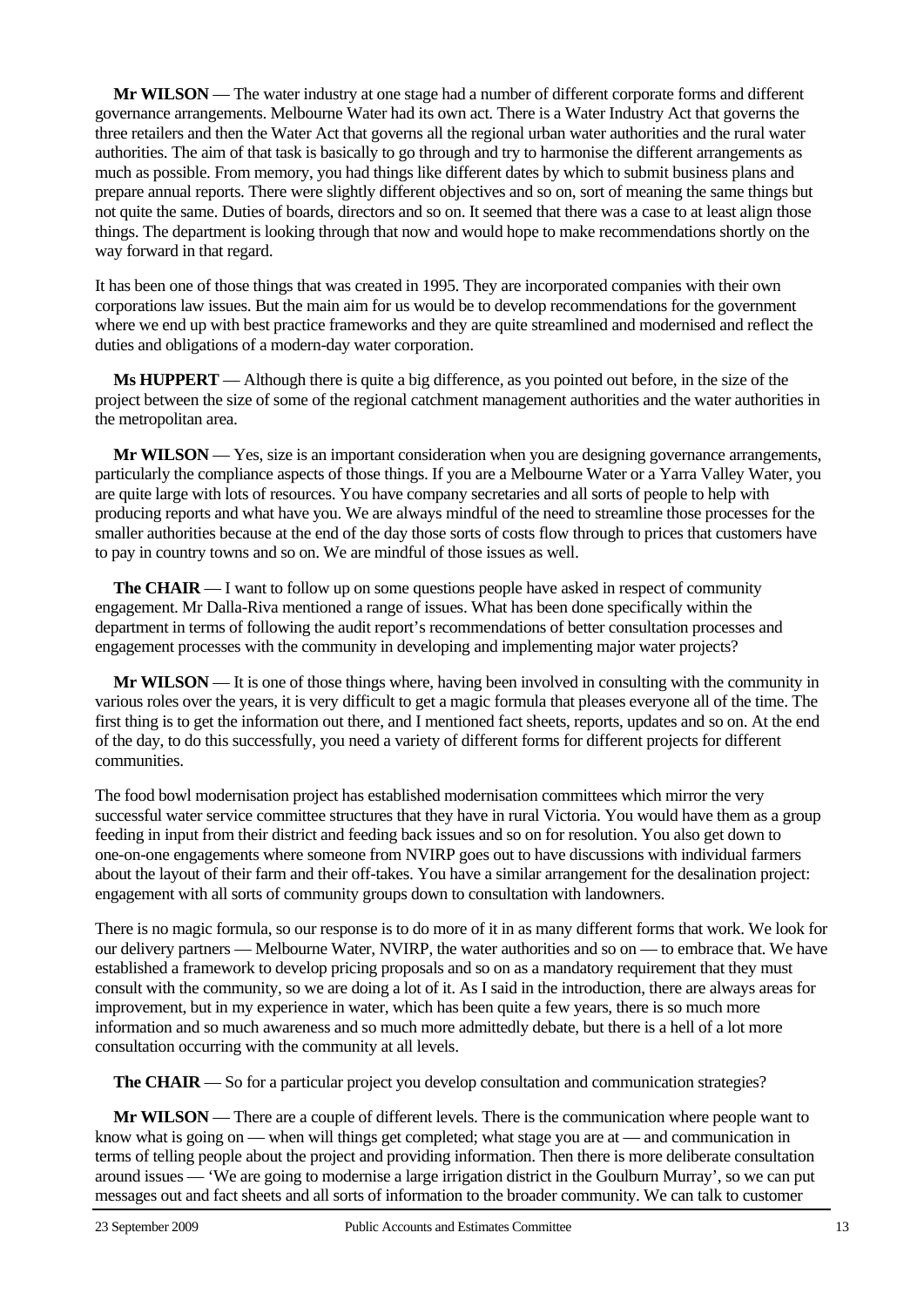committees and so on, but at the end of the day the success of that project and a lot of savings are delivered by individual farms — down at that level. We rely on NVIRP and those committees to get down to the actual implementation of off-takes and meters and so on. There is a combination, as I am suggesting, from getting info out there to actually getting input to help with the design and the rollout of projects as they affect individual stakeholders.

**Dr SYKES** — I would like to make the comment that there have been some good upgrades done and there are some happy chappies out there. I would also make the comment that there has been substantial communication.

Relax, Wade; the sting is in the tail!

**Mr NOONAN** — I was thinking about the happy chappies and Hansard.

**The CHAIR** — Two thousand farmers had \$2 billion spent on them.

**Dr SYKES** — Farmers who supply food for the people of Melbourne; it is not just for the benefit of the farmers, but for the benefit of all Victorians.

**The CHAIR** — I understand that; that is true.

**Dr SYKES** — There has been substantial advertising in that well-known local publication, the *Shepparton News*; you might read something into that at some stage. However, if we look at the issues that were raised by various community groups on page 33 of the report — Swan Hill Rural City Council, Campaspe Irrigation Water Services Committee, municipalities of the Goulburn–Murray irrigation district et cetera — an underlying issue which has not been picked up on is: what savings are being made and at what cost per megalitre of saving? A lot of money is going into communication, and it is generally going whoosh out that way, but you are not answering the most fundamental question. People want to ask you those fundamental questions. Do you really have an effective communication strategy?

**Mr WILSON** — I think they are separable issues, but let us take the first point. The auditor has gathered a range of comments that he has categorised — I think quite correctly — as concerns about estimated savings and so on. I guess that has been acknowledged by the department, to the extent that we have said, 'We agree that we need to get more information out about those savings, the costs and the benefits'. The vehicle for doing that is the business case and the subsequent extract of the details from that in a summary to the community which goes to this question in the first instance of: are there enough savings there for the money? — which I think is what you are saying; will the dollars per megalitre be there. That would be picked up there.

The other concern you pick up — and I am not sure if they are explicitly here — is concern about particular savings works, how we know they are there when the works are done, and who is going to tick off. I think the VFF said there should be an independent audit and so on. Again, we would say we accept that and there will be an independent audit. As Graeme Turner just went through before, we have gone through that process, we have got a protocol and a lot of the issues of principle and so on are picked up from feedback from farmers themselves in terms of some of those issues of principle. We have had that protocol independently audited, and we are going to actually then apply it or embody an independent audit within that. We note those comments and we note what those comments led to, amongst other things, in terms of the finding that we need to do more to get that information out there. As I said earlier in answer to another question, we will be doing that through that summary of a business case, the costings and the details in that and the independent framework to have these savings verified and audited.

**Dr SYKES** — This 16 or 17 months after the Auditor-General's report now, and you are saying that this information will be available in another couple of months. I am not sure that that is good communication.

**Mr WILSON** — There is the communication, but I think what you are pointing to is the time taken to do that.

**Dr SYKES** — That is communication. I think communication has a timeliness component to it, does it not?

**Mr WILSON** — Yes. There are a couple of things. I would not suggest that there has been poor communication in terms of the department, NVIRP and the modernisation committees. I think there has been a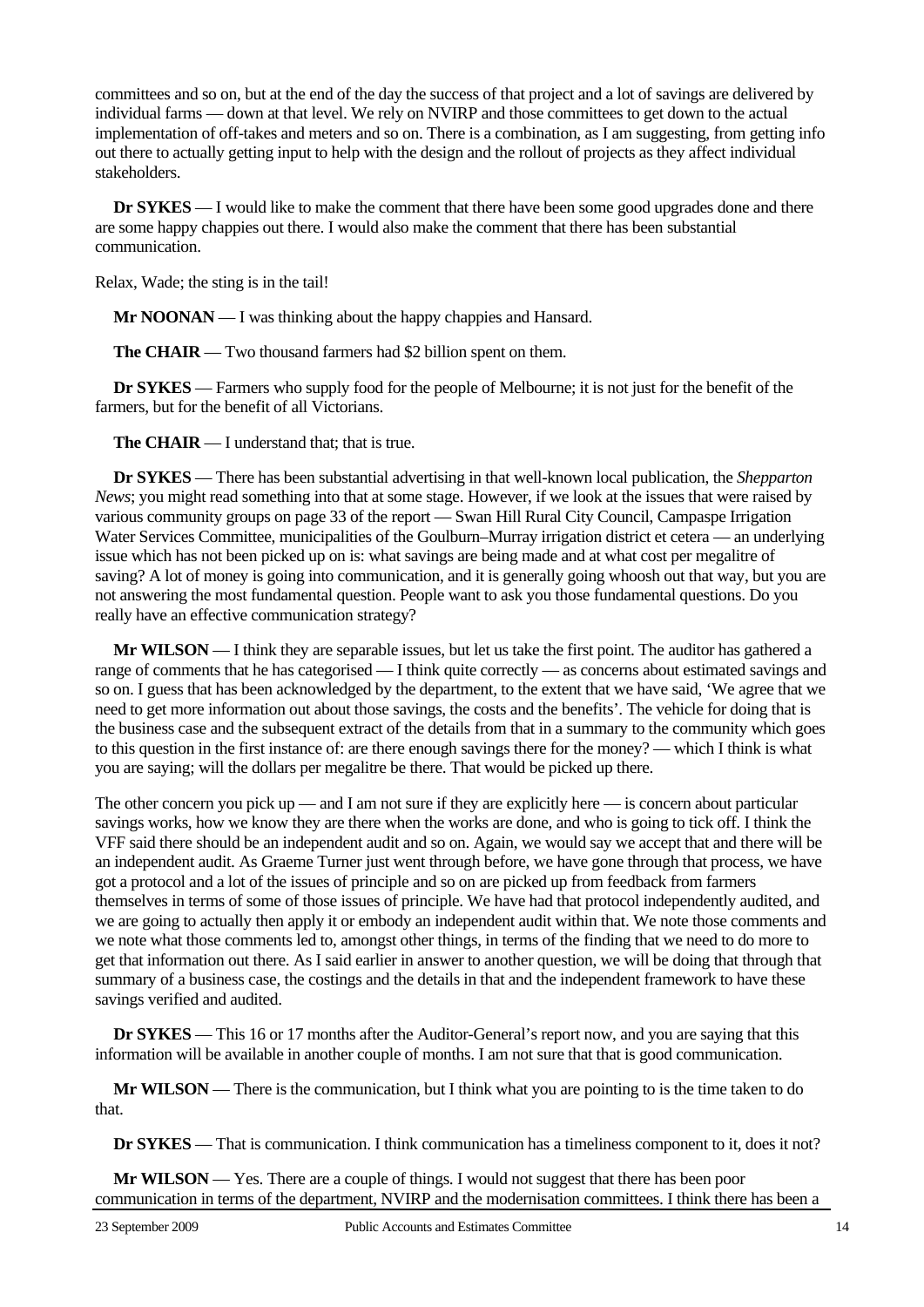hell of a lot of work done and a hell of a lot of issues discussed, and there is that last piece of the whole puzzle, which is firming up some of the estimates.

**Dr SYKES** — That is the first piece of the puzzle, not the last piece. You have not addressed the first piece of the puzzle.

**Mr WILSON** — It is the last thing to come, and your point is that it should have been done first.

**Dr SYKES** — It is the first piece of the puzzle.

**Mr WILSON** — But it will be done, and we have made that commitment. The other thing the Auditor-General points to in his references to the Financial Management Act is the importance of actually developing these business cases and the level of precision and making sure you identify all the risk and so on. Unfortunately with a project like the food bowl project that has taken time. It is more a signal of the commitment to actually do it properly and to cover all of those things off than some sort of tardiness around communication.

**Dr SYKES** — But you made a commitment to spend a billion dollars when you still have not got the business case out there. Can I just do a quick calculation to answer my own question about — —

**The CHAIR** — I think we would prefer the secretary to answer the — —

**Dr SYKES** — I am dying to do this, because I have asked the Minister for Water for two years — —

**The CHAIR** — No, no! If you want to make a statement, make it in Parliament, Bill. You make them often enough. Secretary, have you got any more to add?

**Dr SYKES** — No, there is a very simple answer to the question: if you are spending a billion dollars and you are getting 225 000 megalitre savings, I think the cost per megalitre is about \$4500, and no-one has been prepared to answer that.

**Mr WILSON** — I cannot fault your arithmetic, although I would point out that there are a range of different benefits and costs and so on. There are similar costings you can do for the Wimmera–Mallee pipeline. I am not disputing one number divided by another in your calculation, but I think I would exercise a bit of caution in the simplicity of those calculations when you are talking about all the costs and all the benefits of a project of this scale.

**Dr SYKES** — I would hope we see more, but there is a starting point.

**Ms MUNT** — With the continued drought, our rivers and streams are under great stress. I refer you to the Auditor-General's recommendation 1.9 that says DSE should, 'regularly make available, to the community, information about how well the department has met its environmental flow obligations'. How are you going to implement that recommendation?

**Mr WILSON** — My understanding around environmental flows generally is that the water accounting framework, the basin reporting, is the vehicle to do that. Again, all of those things are on our website. In relation to the emphasis since the white paper on properly accounting for water flows basin by basin, producing statewide reports on the state of resources, compliance, metering and all of those things, there has been an enormous amount of effort in that area, and these sorts of flows are no exception. That is something that we see as important, and we will be subjecting those flows to the same regime that applies to all other flows around the system.

**Ms MUNT** — Did you mention if that information is already there or if it has been rolled out progressively or some information is there?

**Mr WILSON** — There is a comprehensive array of information around water accounts basin by basin on our website. In terms of the specific issue, I might have to get back to you on that one.

**The CHAIR** — On the environmental flows.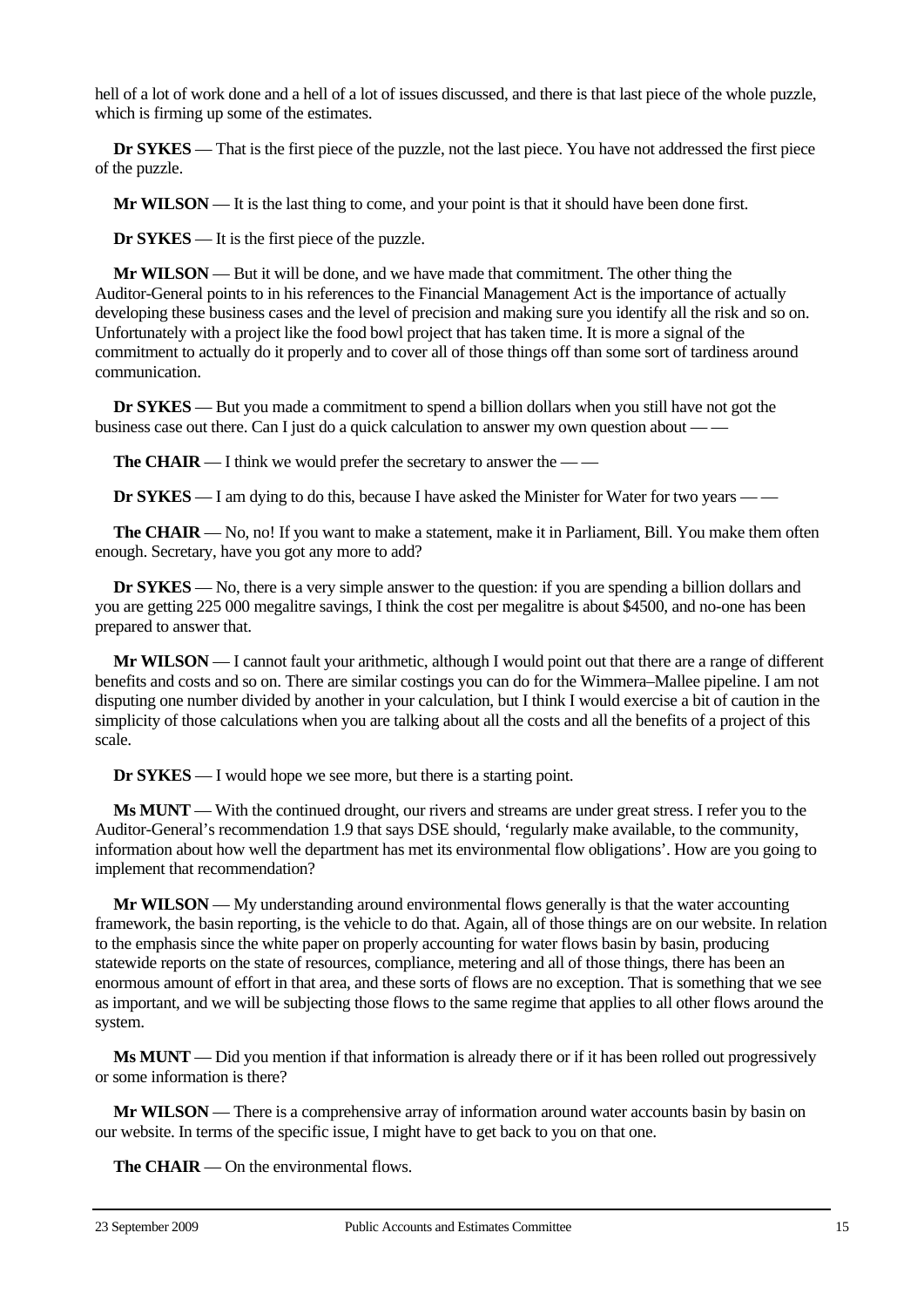**Mr WILSON** — On the environmental flows. I know it is quite technical and there are all sorts of rules built into bulk entitlements and so on and processes to tick that off and verify it. That is a general response to that. I am assuming that these particular flows would be captured by that regime as well.

**Ms MUNT** — So you do intend to make that information available?

**Mr WILSON** — Yes, and we are continuing to work on these issues and refine and so on. We are happy to provide the committee with an update on that specific issue if that would help.

**Ms MUNT** — Thank you. That would be good.

**The CHAIR** — We look forward to your annual report; there is going to be a lot in it!

**Dr SYKES** — I am not sure if this is a question or a clarification, but I will try it as a clarification. In relation to environmental flows — -

**Ms MUNT** — Are you doing a follow-up question for me this time?

**Dr SYKES** — This is teamwork, in the spirit of cooperation. And with my batting partner here. In relation to the environmental flows, what flows will be required to flow down the Goulburn River past the Killingworth pump station to enable the pump to operate at desired capacity?

**Mr WILSON** — I would have to take that on notice.

**The CHAIR** — I am not sure it actually fits very well within our audit follow-up, but I am sure the secretary would be delighted to take it on notice.

**Dr <b>SYKES** — There was a lot of discussion on environmental flows and this is the absolute starting point: taking water out of the river. Will there be sufficient water?

**The CHAIR** — Just take that one on notice.

**Dr SYKES** — All right, I will move to another question.

**The CHAIR** — Perhaps a more comprehensive question related to the audit.

**Dr SYKES** — At the top of page 27 the Auditor-General's report says:

By February 2007 the department had adopted the lower average inflows between 2004 and 2006 as the basis for the Victorian water plan.

**Mr WILSON** — Sorry, where? Page 27, was it?

**Dr SYKES** — Page 27.

**Mr WILSON** — Oh, you are reading the text not the heading.

**Dr SYKES** — So Melbourne's water needs have been based on the average inflow into Melbourne water storages in 2004 and 2006, which were the driest years.

**The CHAIR** — That is the three-year scenario.

**Dr SYKES** — Three years. If we go then to page 6, the Auditor-General comments:

A major concern, repeatedly noted in the stakeholder submissions to the food bowl steering committee, was the use of long-term inflows as the basis for estimating water losses and savings.

He then goes on to say:

The final report of the food bowl steering committee did not address this concern.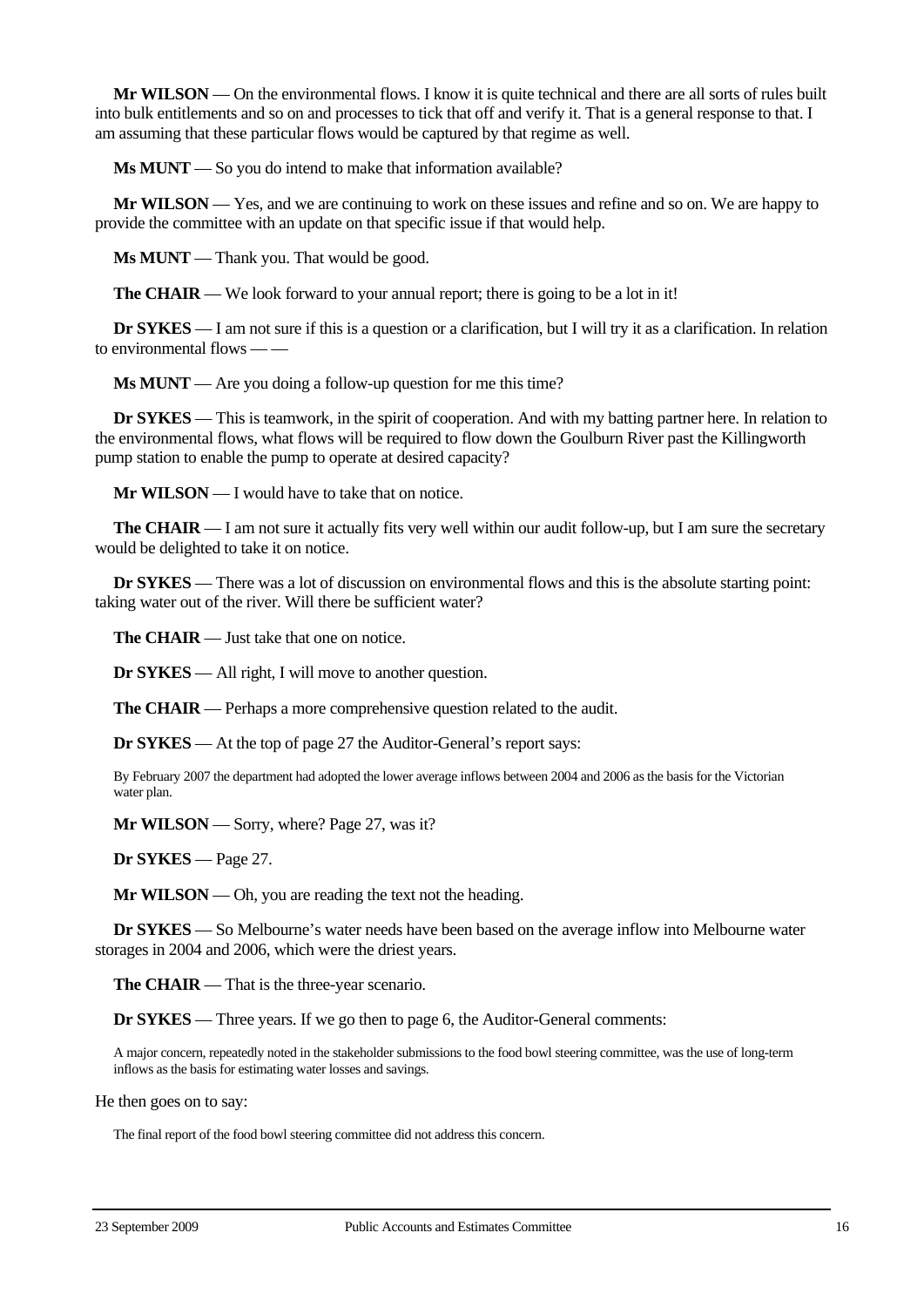Here you have the establishing of Melbourne's needs on the basis of three low years of inflow, and you are working on the water availability based on long-term averages which are higher than the last three years. How do you reconcile that as sound procedure?

**Mr WILSON** — Two things, I guess. One, this is actually recording the concerns of people. I think you said that we used a particular methodology or whatever.

**Dr SYKES** — And the Auditor-General reflected those concerns, so he sees it as an issue.

**Mr WILSON** — That is right. As I said in my last answer, we acknowledge that the Auditor-General had captured those concerns, and then we are into his recommendations saying that we ought to get a business case finished and release the cost and benefits and the robustness around those water savings. We are back to my earlier answer that those particular issues will be communicated through that summary of the business plan and the release of that detailed information.

In relation to the second bit around Melbourne, I think from a planning point of view when you have the prospect of lower rainfalls for a city, looking at and recalling the 165 gigalitre-year against 385 over 10 years against 588 over the long term, you have basically got a floor under that. You have got a certain demand for a city that needs an amount of water versus, as you would know, allocations and losses and so on and a range of different factors that occur in rural water in an irrigation system, whereby if the system does not operate or you get low allocations, the savings in any given year will vary with all those factors, up and down. I think they are both important for different reasons. Responding to the points that the auditor raised about the extreme scenario of 2006, the consequence of not planning for that is potentially the city running out of water. The consequence of different assumptions about inflows and allocations and weather and so on is that your savings year on year through losses will vary, so they are different things and they are both important.

**Dr SYKES** — They are different things, but rain generally comes from the west and if you do not get rain in the Thomson catchment, it is a monte that you are probably not going to get rain in the Eildon catchment; therefore, to run the proposition that when Melbourne is dry and needs water, which we agree with, that you can work on long-term averages -

**Mr WILSON** — I am not running that proposition.

**Dr SYKES** — You have not answered it. Sorry, continue and answer it then.

**Mr WILSON** — I have made a distinction between the two. In relation to the former, the 100-year averages and the different flow scenarios and different projections about climate change — those sorts of things — and the concern noted by the Auditor-General, I had said we have noted those concerns and that the business plan will need to address those concerns in terms of the development, the cost and the benefits, the details around that and the articulation of that to the community. Then in relation to the second one, which was your question — why would you use a three-year thing? — I am just saying it is a different context.

**Dr SYKES** — I have great difficulty in understanding how Melbourne's need is based on one context and water in the area from which it is being proposed to be taken is different, in the context that the irrigators are on what allocation at the moment in the Goulburn system?

**Mr WILSON** — I think they were looking at 15 or something, were they not?

**Dr SYKES** — No, 7, and the Broken at zero and I think the Campaspe is zero. It is difficult to comprehend how you can make savings when the water is not there, and therefore the Auditor-General's issue remains valid. Mr Downie is shaking his head; perhaps he would care to make a comment.

**Mr WILSON** — I think I have answered this. I note your point about these concerns, and I note the fact that the Auditor-General has echoed them in his report and that has led to him saying, 'You better get out more details to satisfy those concerns about the robustness of the planning, the assumptions, the water savings and the costs and benefits', and we are going to do that. If we talk about Melbourne and rainfall, the point I was trying to make is, yes, it is the same inflow scenario, the same weather in the same state, but they are two different projects, two different activities, two different sets of consequences.

**Dr SYKES** — It is dry in Melbourne and it is dry in the north, and they are different?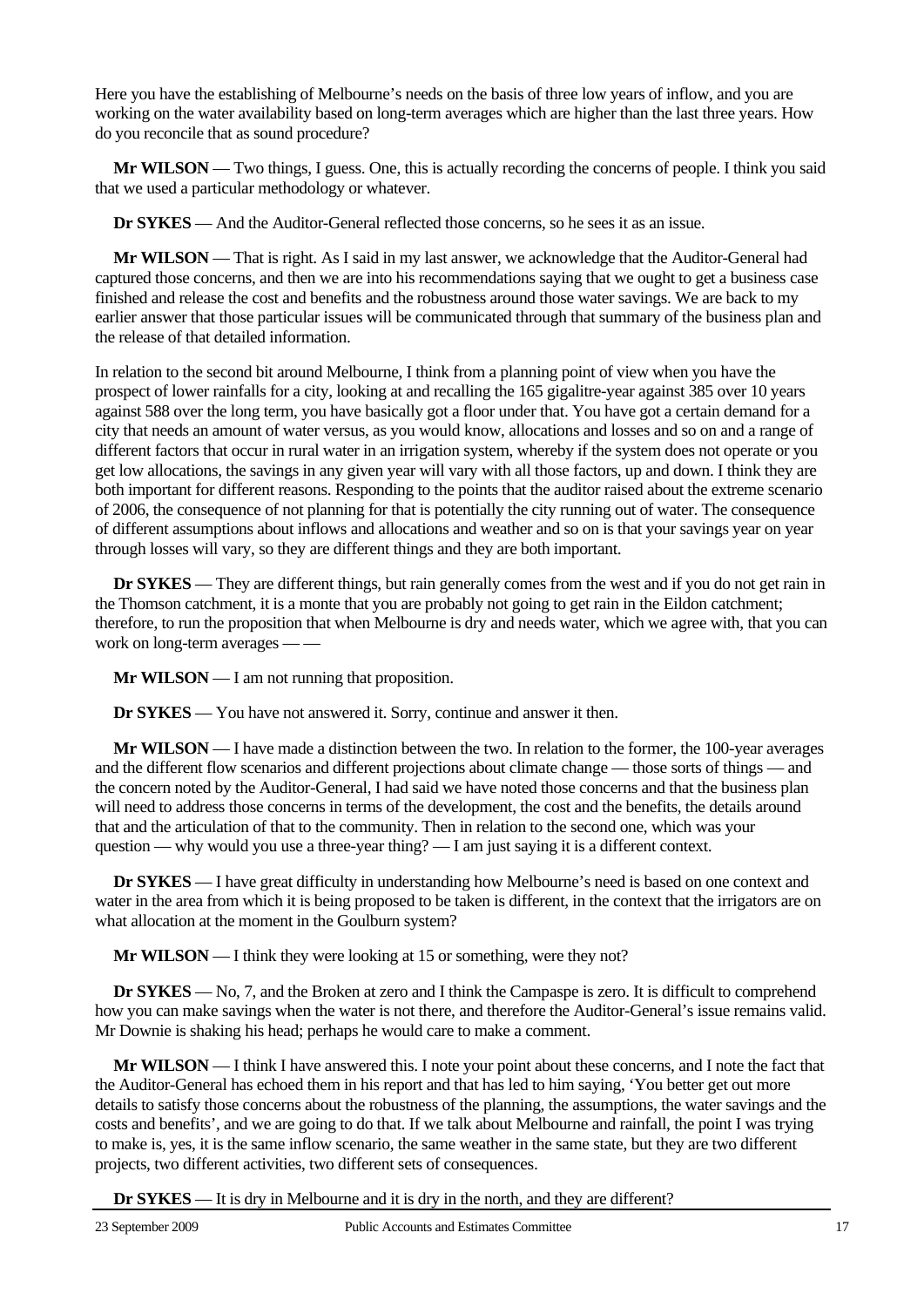**Mr WILSON** — The consequences of being dry in Melbourne will be restrictions and so on and the need to accelerate projects et cetera. The consequences of dry in the north will be low allocations, which will have an influence on levels of savings.

**Dr SYKES** — And that is a lesser consequence; is that what you are saying?

**Mr WILSON** — I did not say any — —

**Dr SYKES** — No, I am asking the question to clarify. Is it a lesser consequence given that you are proposing to take water from the north during dry years to meet Melbourne's needs for Melbourne to be able to function?

**Mr WILSON** — I am not into making value judgements like that at all. It is not what you asked me. You asked me — —

**The CHAIR** — It is probably something in terms of policy that you can ask the minister.

**Dr SYKES** — It is rather a significant issue, and I understand — —

**Mr WILSON** — It is a significant issue — —

**Dr <b>SYKES** — You are saying it is different but it is not lesser. Would you like to explain 'different' versus 'lesser'?

**Mr WILSON** — I did.

**Dr SYKES** — Could you explain it to me again, please?

**The CHAIR** — I think he has explained three times so far, Dr Sykes. We will move on.

**Mr NOONAN** — Right towards the tail end of the Auditor-General's report, under 'Stewardship', 5.4.6 at page 65, it says that 'the department has recognised the need to review and revise the arrangements for managing Melbourne's water', and that this has led the department to initiate an integration working group. By the way, the Auditor-General's report outlines the key deliverables of this particular group, and they are fairly substantial, I would have thought. I wonder whether the department can advise the committee on the role and current activities of the integration working group in implementing the next stage of the Our Water Our Future plan?

**Mr WILSON** — If I could make the general comment, I think the auditor did refer to and suggest more communication with central agencies, in particular. Noting that I was actually at DPC prior to this job, if I can make a general comment that that is working well, that we have had engagement on a range of different issues in relation to water — and I must say including DPI and other government stakeholders. It is actually the immediate work in those areas. I referred to the system augmentation operating arrangements. When these new sources come on line, to make sure that the existing arrangements are amended to reflect the roles and responsibilities between Melbourne Water and the three retailers — and then there is eventually Barwon Water and the regional water authorities in West Gippsland — the arrangements are put in place so that they tie in with desalination water and water from the Sugarloaf pipeline. There is a lot of work being done and a lot of cooperation and collaboration between the departments, so I am pleased that that is occurring.

**Mr NOONAN** — In a practical sense, how often does the group come together and who controls the agenda, if you like, just the sort of practical arrangements?

**Mr WILSON** — It has varied quite a bit. It does come together. When it needs to come together, it is more frequent. We have talked about the urgency of getting a business case completed for the food bowl modernisation project. There was quite a lot of dialogue around that to make sure all of that was getting done. If there are issues around system augmentation, we do a lot of that — the tracking of projects. There are various other more senior meetings with ministers and so on so that we make sure they are well briefed on and have all the right information to make informed decisions, so it meets quite regularly and it will meet more frequently as and when required around the issues.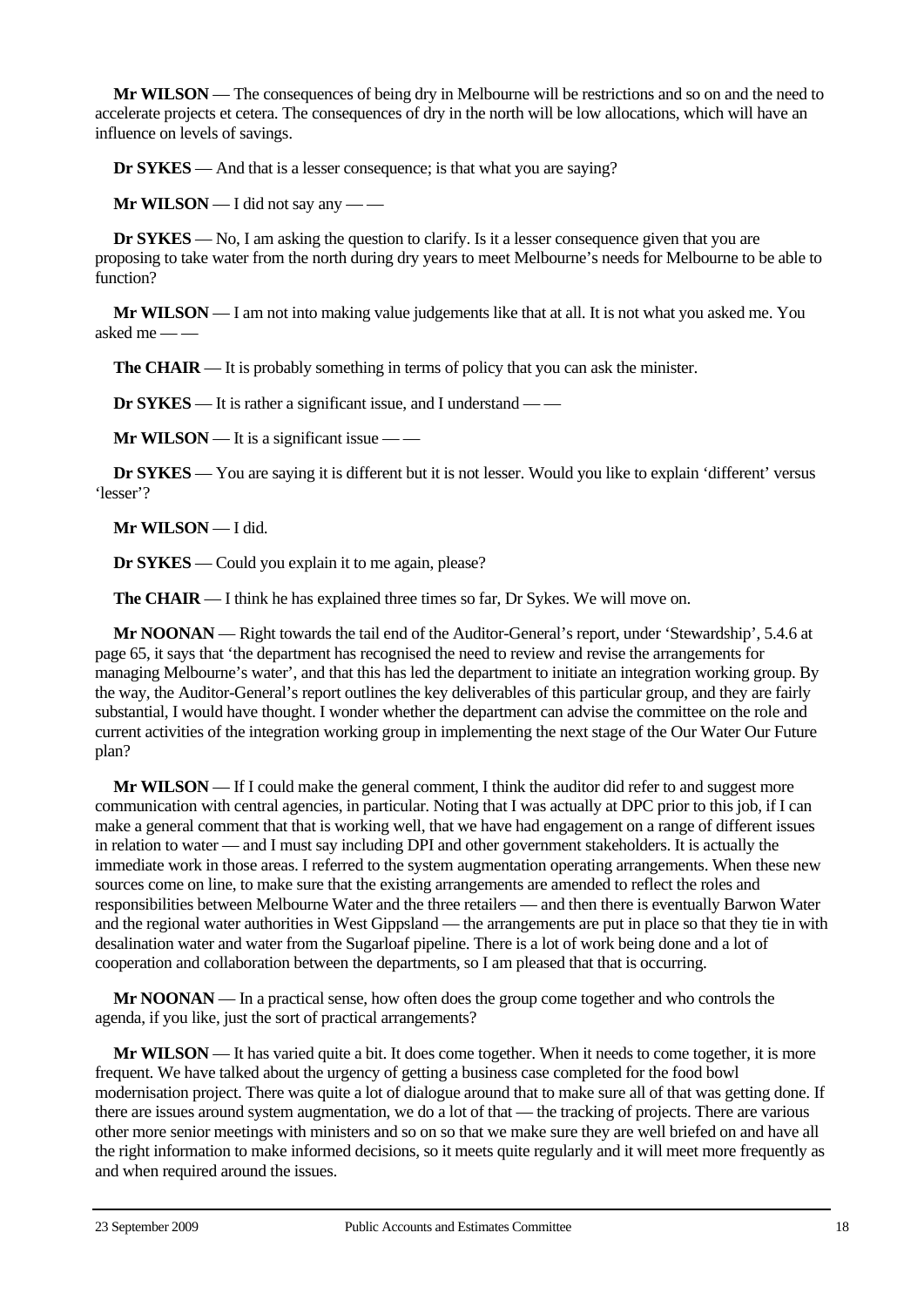**Ms PENNICUIK** — The Auditor-General's recommendation on 1.4 said that DSE should 'work with the central agencies and the relevant portfolio minister to explain to the community the level of rigour underpinning project costs and benefits when publishing information on committed projects'. In your response that you provided to us you went to the first part of that — how you were communicating with central agencies and the relevant portfolio minister — and you also told us about your meeting with contractors, which I would presume was a given anyway, that you would meet with them. But you did not go to the second part: 'to explain to the community the level of rigour underpinning project costs and benefits when publishing information on committed projects'. How is that working?

**Mr WILSON** — It is essentially — I hate to use a bureaucratic term — a committee-type scenario where, as information is put out, noting there is a lot to come, that group would get together and work through those issues and the rigour of the analysis and so on. More often than not that may mean the minister, Premier and Treasurer basically making some of those decisions. We are all keen to work together to make sure that the level of information and the quality of it meets the government's objectives in that regard.

**Ms PENNICUIK** — So that future thing is not happening yet?

**Mr WILSON** — There are things like, from memory, the Tarago or the eastern treatment plant summaries and so on, where there would be that similar dialogue, which I referred to in the previous answer, that would occur around the release of information in relation to those projects. But it is as and when they come up that we do that.

**Ms PENNICUIK** — Given that the auditor was saying that there was less rigour in some areas than in others, is that the sort of information that would be released? Would you be saying that on this committed project there was this level of rigour, and on the other there was more or less?

**Mr WILSON** — I would hope that the audit recommendations about the lack of rigour were specific to the circumstances which he described as being 'extreme', such that in subsequent information that goes out we would not be communicating that this is not rigorous; we would be doing what we can to respond to the findings, to provide the details of those costs and benefits, as I mentioned. I think that was quite specific, and the message is that we need to get out there more, and you should talk to the central agencies about that in future. I think we are working well together on these things and hope to continue to do so.

**The CHAIR** — I think there is the additional point the Auditor-General made, given the emergency situation he described, that the community should be informed of this emergency situation; therefore, we are doing it quickly in order to meet that, and therefore, there will be certain amounts in terms of cost benefits and the normal rigour would be not as detailed. That is the message I would put.

**Mr SCOTT** — I would like to return to recommendation 1.10. The second half of that recommendation states that DSE should ensure that 'projects and initiatives meet value-for-money criteria'. What steps has the department taken to ensure that water authority project initiatives meet value-for-money criteria?

**Mr WILSON** — It ties back to the earlier question about the assessment of capital works, the three-tiered approach that we adopt, the business plan and the assessment more generally and the role of the Essential Services Commission in doing that assessment in quite a public way before prices are set, noting that these sorts of investments do ultimately flow through to prices for water consumers across the state. In terms of the value for money by water authority proposals, there are different dimensions to these things. Often water authorities need to undertake investments for, say, water quality requirements of a drinking water quality regulator or environmental improvements to satisfy EPA compliance, or they might have to undertake investments to improve services to customers — things like the condition of assets and burst water mains and so on. Or they might have investments around IT and so on that would be expected to deliver more improved efficiency down the track. They are the sorts of value-for-money considerations of the sorts of things that water authorities put up for approval.

By and large with the ones driven by the EPA or drinking water quality regulators or dam safety — the actual must-do type requirements — the value-for-money is really an assessment of how you achieve the objectives that you must achieve in relation to those things, which are quite often compliance, most efficiently, which gets into things like risk management and efficient use of competitive processes and those types of things. Then you get through to investments that might go to improving customer service standards and so on. That process, the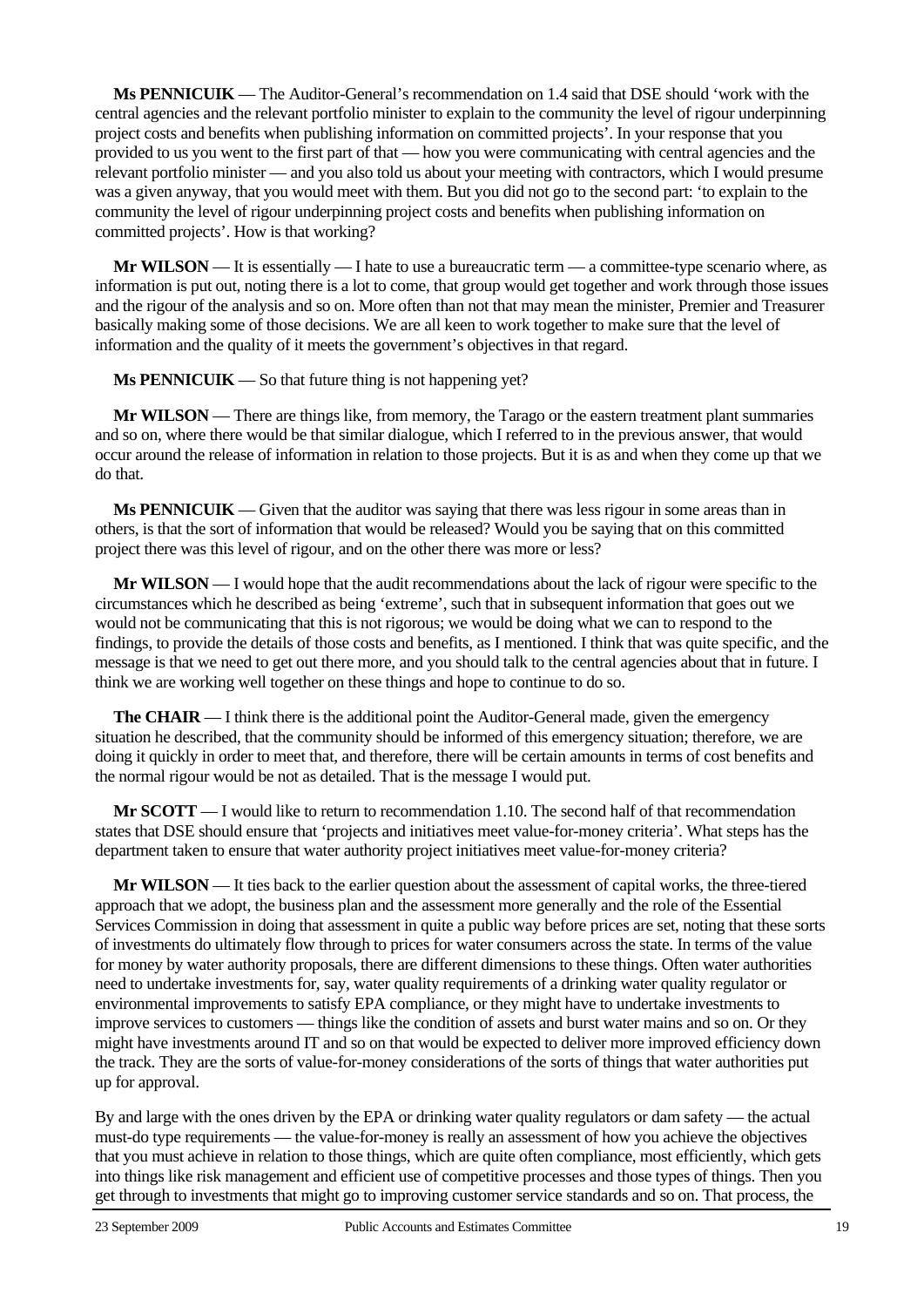value-for-money bit, is essentially put back to the community by the Essential Services Commission. If you want to increase prices by, say, 10 per cent to get the response times to a burst water main down by 20 per cent, that would be a matter where the government would set up a framework where it would consult with customers on that. It is really in view of customer preferences and those sorts of things. There are different projects for different authorities, with different drivers. They are the sorts of processes that we use to examine value for money.

**Mr DALLA-RIVA** — The department's response to the committee of 15 September — point 11, which is on page 7 of your submission — relates to governance issues raised by the Auditor-General's report. You have advised:

The government is currently examining the governance and operational provisions used by the metropolitan retailers ...

Could the department please advise the committee on the status of the review and when it is expected to be finalised?

**Mr WILSON** — If I could just go back to the earlier answer just to be clear on that, when we say difference between governance and operational provisions, I have mentioned some of the sorts of features that are different in the Water Act and the Water Industry Act, which we think could be aligned and streamlined, so I will not go through that again. In terms of the timing, I think this is one that we would like to make recommendations for later this month, but I might just take that one on notice and confirm that, if that is acceptable.

**Mr DALLA-RIVA** — It will be this year; is that what you are expecting?

### **Mr WILSON** — Yes.

**Ms HUPPERT** — Some of the questions you have been asked have been quite extensive. You have talked a lot about the amount of information that is provided to the public. Your response has been that the department has put the information regarding the matters raised in the Auditor-General's report on its website. Obviously you will have to take this on notice, but I am interested in the level of interest from the public in the information that is on the website and whether that changes with information that is put out in the general media about reductions in flows and reductions in the amount of water in the water storage. I am really interested in how the public is responding to the information that is being placed on the website.

**Mr WILSON** — It is a good question. I am not sure whether we record the hits on the website. Presumably we do; it is something I might take the opportunity to follow up on after the event. Just generally in relation to water issues and so on, if the level of discussion and debate and awareness is anything to go by, and if our website and other information put out contributes to that, I think that is a good thing — more robust debate and awareness more generally. I think I might take the opportunity to have a look at the volume of hits and whether we record that. Certainly as a new secretary I turned to it just for background information for this committee meeting. I looked through it, and I was really surprised about the breadth of information on it.

I think it was mid-2008 we took the view that all of the water stuff ought to be consolidated in the Our Water Our Future website, which is linked to our department. When I went to the NVIRP websites or the Sugarloaf pipeline website I was pleased to see the facilities where people can register for updates. It was good to see not just what can be quite dense reports that are technical but also a whole range of things: facts sheets, Q and As, updates, interactive graphs and things on storages that you find on Melbourne Water's website. I think the information provided has come a long way in the last 5 to 10 years, which is a good thing.

**Ms MUNT** — Could you please give me an update on the progress of the works on the eastern treatment plant?

**Mr WILSON** — I will refer to my notes here. As I mentioned, there was a summary of the business case that was put out, which examined the two big options for the recycled water to be used, and the conclusion was that they were too expensive. Nevertheless work will be steaming ahead with upgrades. The government, through its water authorities, is keen to actually exhaust as many recycled water opportunities as it can.

**Ms MUNT** — As are the local councils — trust me!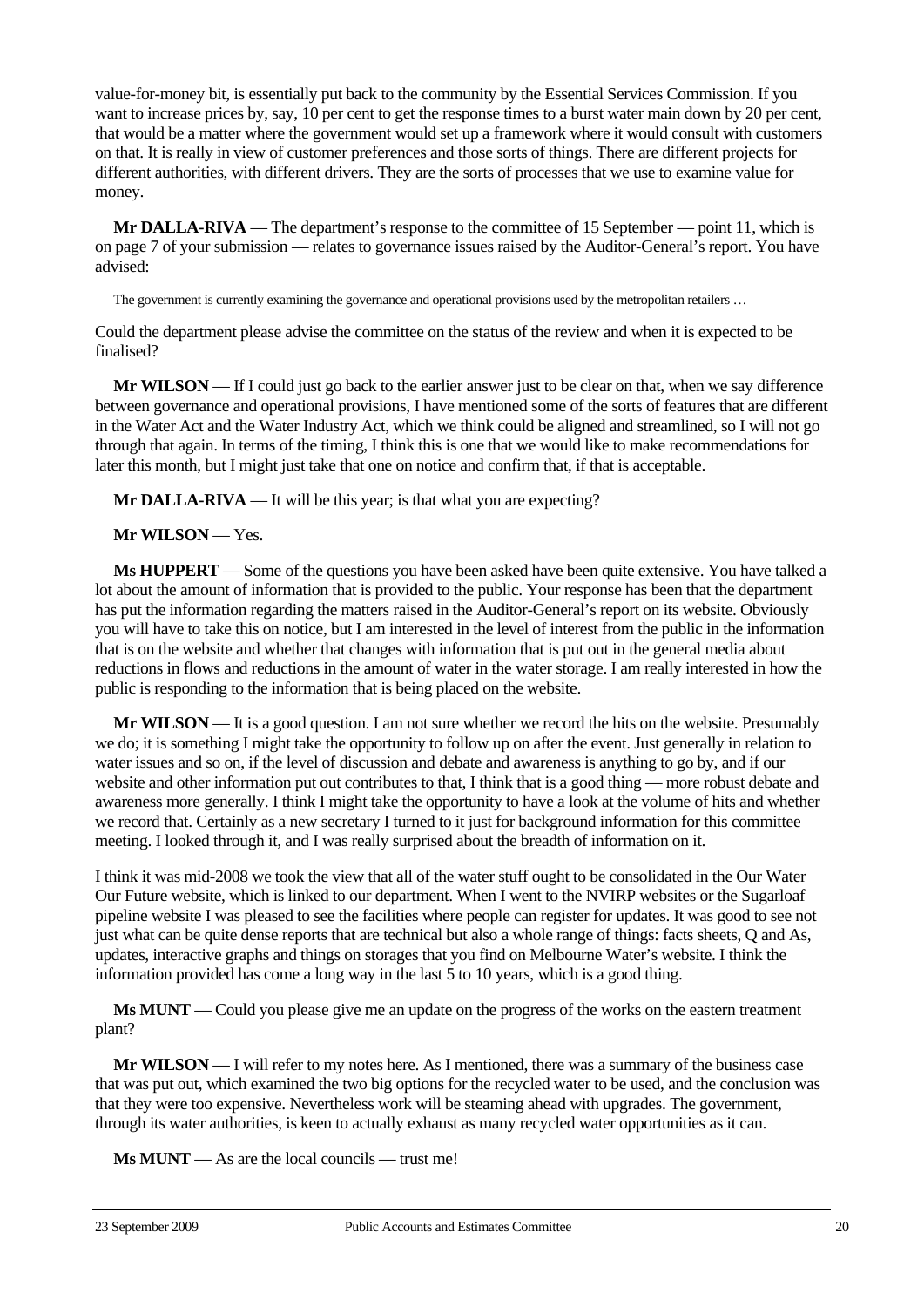**Mr WILSON** — Local councils, community groups, golf clubs, sporting grounds — there is a range of things on the go. There is the Boneo recycled water project for market gardens; the Casey residential project, which involves 2.8 gigalitres for dual pipe systems; the Dandenong recycle scheme, another 800 000 litres for industry, households, public space and offices; Berwick South, another 1.3 gigalitres for dual pipe systems; the Mornington recycle project, another 300 000 litres to irrigate the racecourse and public open space; and another project down at Frankston, with a further 700 000 litres. The aim is to maximise the use of that water. The audit noted that the strategy is to continue to look for alternative uses. South East Water and Melbourne Water, as I understand it, have identified potential projects for up to 30 or 40 gigalitres over the next 20 years or so. It is a long process when it is a small scale, but I think the main thing is that we are following up on the objective of actually finding alternative uses for recycled water.

**Ms MUNT** — When will that upgrade be completed, do you know?

**Mr WILSON** — I think it is 2012, correct me if I am wrong. It will have a range of benefits also in terms of the environment at the outlet and what have you. That is another strategy identified in the water plan, and that is one that the government, the water authorities and the department are pressing on with.

**Dr SYKES** — My question relates to the issue of the water savings protocol and the rigour of some of the assumptions that seem to be in that. Given that Mr Downie has been around for a long time, I am going to ask some specific questions. He may be well placed to answer them. First of all  $-$  just a very simple clarification — in relation to the end-of-channel outfalls, is the 100 per cent lessening of those outfalls considered to be a savings or not?

**Mr WILSON** — I am not sure; I am happy to take that on notice. I am not sure — —

**Dr SYKES** — I am sure Mr Downie could answer it just with a yes or a no.

**Mr WILSON** — We could answer a lot of different things, but my concern is whether it relates to an audit finding that we need to get more information out and the need to verify.

**Dr SYKES** — You have got a protocol there, and you have spoken quite widely about it. I am just asking a simple question: in relation to that protocol and in relation to the outfalls and the savings associated with reducing the outfalls, is it assumed that a 100 per cent reduction is a savings? Mr Downie can answer it, I am sure.

**The CHAIR** — The secretary, as it relates to the audit.

**Mr DOWNIE** — I would take it on notice.

**Mr WILSON** — I think we will take that on notice.

**Dr SYKES** — I wish to record that I am truly amazed that you are choosing to take on notice a simple question that underpins the water savings rather than referring it to someone who has been in the organisation throughout the period of this process, and that you are declining to answer. Can I ask another question that you may be able to answer?

**The CHAIR** — You can ask another question, but we will have Mr Noonan ask his first.

**Dr SYKES** — No, this is in relation to the rigour of water savings, and I asked for one example; I am now asking for another one under the question of the rigour in the water savings.

**The CHAIR** — You can do that after Mr Noonan's asks his question.

**Dr SYKES** — It is a shutdown.

**Mr WILSON** — Mr Chair, if I could?

**The CHAIR** — Yes.

**Mr WILSON** — I did consult with Mr Downie, and we agreed that we ought to take it on notice. It is technical matter about a report that is on a website, but we will get back to you on that.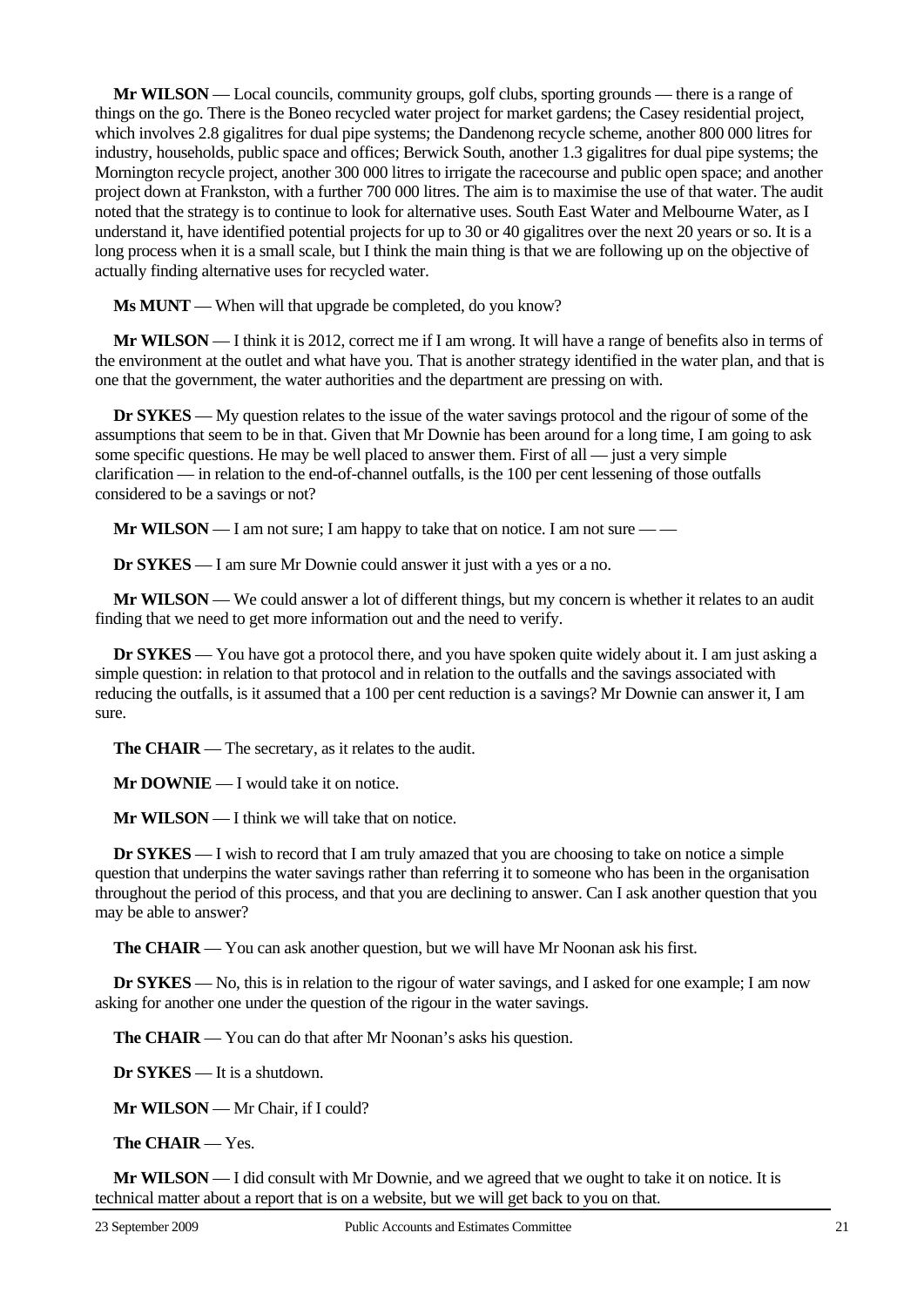**Dr SYKES** — You mean Mr Downie does not know the answer, is that what you are saying?

**Mr WILSON** — His advice is to take it on notice — —

**Dr SYKES** — Mr Downie does not know the answer.

**Mr WILSON** — It is a technical matter — —

**The CHAIR** — Dr Sykes, I think we might have dealt with that.

**Mr WILSON** — Sorry, Chair.

**Mr NOONAN** — My question relates to recommendation 1.8. It specifically goes to your response to this committee dated 15 September under the last paragraph of recommendation 1.8 which in fact is over the page just before recommendation 1.9. I wonder whether you can give us some greater detail regarding what you have submitted to the committee in relation to this recommendation? The paragraph starts:

Following on from this project the department has also prepared bulk entitlement metering program guidelines ...

It makes the statement that this will contribute to improved accountability and transparency for water resource management in Victoria — —

**Mr DALLA-RIVA** — He has the answer for this one.

**Mr NOONAN** — I wonder whether you can provide us with some greater detail on that particular project, and just elaborate on that in terms of supporting the statement you have made.

**Mr DALLA-RIVA** — Just table the answer. It would be easier.

**Mr WILSON** — Sorry?

**Mr DALLA-RIVA** — Table the answer. It would be easier.

**Ms HUPPERT** — I think you should treat the witnesses with a bit more respect.

**Mr DALLA-RIVA** — He would not answer his question. He has asked a question and he has the answer there.

**The CHAIR** — The secretary is answering — —

**Mr RICH-PHILLIPS** — The problem is that Bill was not asking questions given to him by DSE.

**Mr NOONAN** — You have got to be kidding!

**Dr SYKES** — We are not kidding. This is a sham.

**The CHAIR** — The secretary to answer please.

**Mr RICH-PHILLIPS** — If you ask questions written by the DSE you get much better answers.

**Mr NOONAN** — Perhaps you should read the response that DSE sent us.

**The CHAIR** — Okay. The secretary to answer. Ignore the commentary from members.

**Mr NOONAN** — That is why I am asking the questions.

**The CHAIR** — If you wish to discuss it with each other go outside. Thank you.

**Mr WILSON** — The member has asked a follow-up question about more clarity around these guidelines. Again, it is something that I might get back to you on with further information. I will take that one on notice.

**Mr NOONAN** — Richard, I accept your apology.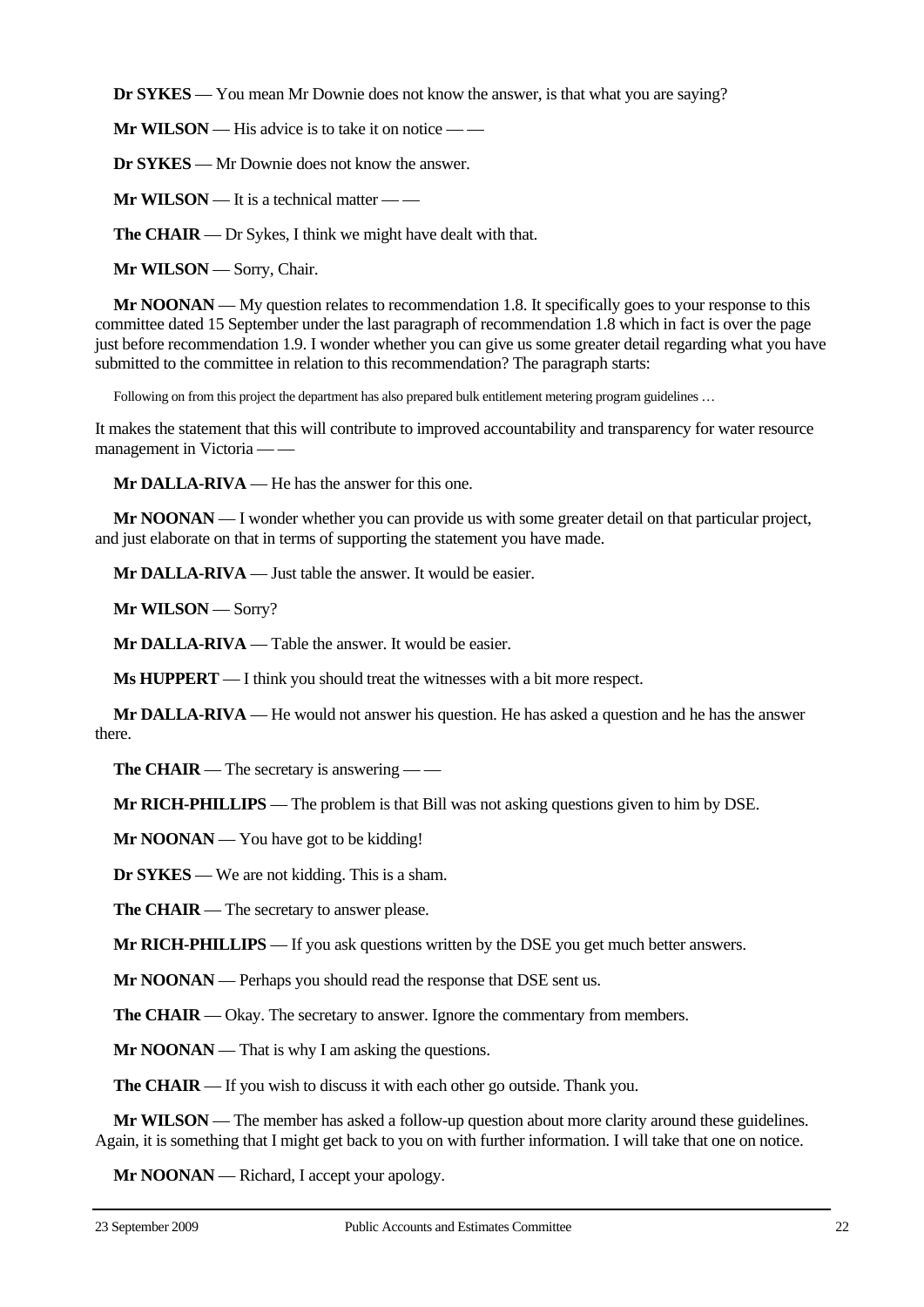**Mr DALLA-RIVA** — He has got it there, but — —

**Dr SYKES** — Very good play!

**The CHAIR** — Dr Sykes, you may wish to follow up on your question about the water savings protocol.

**Dr SYKES** — Yes, I would like to follow up. It is another question in relation to the rigour of the water savings protocol, and it relates to the assumptions that underpin the view that the Dethridge meter wheels understate the actual water delivered by 8 per cent. My understanding of the history is that initially the estimate of under-recording was 10 per cent, based, as I understand it, on the testing of 12 Dethridge wheels. When a further 40 or 43 were tested, the underestimation was revised down to where the figure is now determined to be 8 per cent. But given there are 18 000 Dethridge wheels, can you provide some comment on the statistical significance and confidence limits in that figure that you have come up with?

**The CHAIR** — Secretary, I not sure it relates specifically to the audit, but insofar as you can.

**Mr WILSON** — I can say outright that I cannot, because I have not got — —

**Dr SYKES** — Mr Downie might be able to answer the question. Ask Mr Downie.

**Mr WILSON** — I am not sure that he has the statistical significance and confidence limits — —

**Dr SYKES** — I would love to hear Mr Downie's dulcet tones. Mr Downie, could you answer the question?

**The CHAIR** — Dr Sykes — without assistance.

**Mr WILSON** — I do not have that level of analysis with me.

**Dr SYKES** — There is your man. There is your water expert.

**The CHAIR** — Thank you, Dr Sykes.

**Mr WILSON** — I am not sure that anyone here does. I am happy if you want to make a comment in general on what you do know about that issue around the protocol.

**The CHAIR** — Dethridge wheels, yes?

**Mr WILSON** — And statistical limits of confidence around estimates and assumptions in a protocol. I have not come prepared for that.

**Mr DOWNIE** — It is a very complex technical issue, and I think it needs to be — —

**The CHAIR** — The protocol is subject to external audit, is it not?

**Mr DOWNIE** — Yes, and the issues about the savings or the efficiency or the accuracy of Dethridge wheels is looked at from a number of perspectives. It starts with all Australian governments agreeing that they do not need national metering compliance standards, and then when we go to do the savings, we will be monitoring them and auditing them. The issue in relation to Dethridge wheels is one of second or third-order significance, but they are all outmoded by Australian federal standards. We need to replace them, and that is taken into account. The savings generated from the total are taken into account. I am not sure of the significance of a particular meter or a number of the samples of meters. It is indicative; because it is indicative, it does not tell us what the outcomes are.

**The CHAIR** — All right. The specifics then of what Dr Sykes is after you can take on notice and provide us with the information.

**Dr SYKES** — With respect, Chair, as I understand it the savings associated with the metering concerns about the Dethridge wheel constitute a significant proportion of the water savings in the food bowl modernisation stage 1 upgrade. I think they might have been 66 000 megalitres or some figure. That figure actually had to be revised down when the believed inaccuracy was dropped from 10 per cent to 8 per cent. It seems to me to be a very significant issue.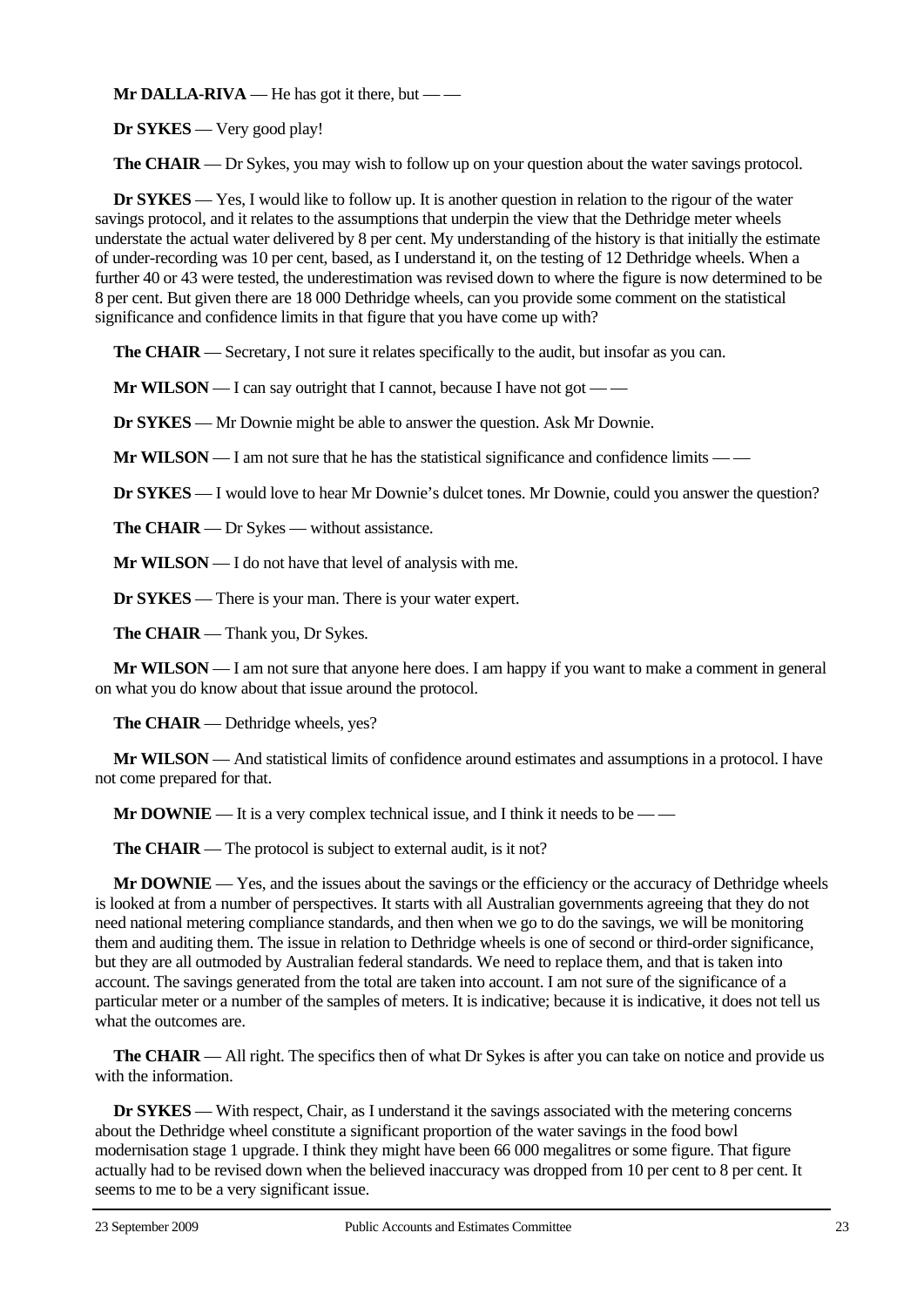Then, of course, there is a separate issue, as you would be aware, Mr Downie. There is a separate debate running about whether that under-measuring, if it is correct, whether that water is going for productive use and therefore is not a loss. In other words, by correcting the Dethridge wheel inaccuracies, whatever they are, you do not actually make a saving; you provide a more accurate way of charging for the water.

**Mr WILSON** — Again, I think noting David Downie's answer, the detail behind those estimates and the assumptions and anything which led to views about water savings will come out in that summary business case and the subsequent audit and so on. My view is that that is the decision that has been made. There is a commitment to get that information out there. I am not in a position to answer these technical sorts of questions, but we note your point about the importance of those issues and the confidence in the data. As I said, we have got a summary of a business plan and an independent auditor to go through those matters. I think that is all I can say really on that topic.

**Mr SCOTT** — I draw your attention to page 5 of the Auditor-General's report. There was a fairly lively disagreement between the previous secretary of the department and the Auditor-General about the Victorian government interdepartmental committee. It would be useful to get some information on the role the interdepartmental committee played in that period of emergency response.

**Mr WILSON** — Without reading through it here again, I think the former secretary was making the point that there was an interdepartmental committee comprising secretaries that oversaw the development of the water plan and was expressing the view that that could be better acknowledged in the report. From memory, the Auditor-General did report the existence of that committee. Again, in terms of what is captured in the report I think it is an example of the former secretary suggesting that more weight and explanation could have been given to the existence of that committee.

In terms of your question about how those things work, we mentioned the integration working group — I think that is its title — and more officer-level integration between the Premier's Department, Treasury, DSE and other departments, but secretaries and deputy secretaries continue to have dialogue around water issues. There are issues that we deal with in terms of commonwealth negotiations and so on, so water features high on the agenda of a number of secretaries, including those of the Department of Treasury and Finance and the Department of Premier and Cabinet. We do have those processes in place and we continue to rely on them to get the collaboration and so on that we need to make sure our respective ministers are well informed for decision-making purposes.

**Ms PENNICUIK** — I did not entirely hear what happened with the question you asked and then the answer you gave in regard to recommendation 1.8, which was that the DSE should validate the flow-compliance information provided by catchment management authorities and make the CMAs' operating and compliance reports available to the community. In your answer to us about that recommendation you go to the first part but not to the second part about releasing the information to the community. Can you update us where you are with that?

**Mr WILSON** — My recollection of the question was to update on where the actual work is. You are asking, given the work, when will it actually be communicated?

**Ms PENNICUIK** — I did not quite — —

**Mr WILSON** — Unfortunately, I am not as prepared as I would like to be, hence I took the first question on notice as to where the work is, and I am happy to include an update as part of that on when that information will be made available to the community as well.

**Mr NOONAN** — At least they were not rude to you, Sue.

**The CHAIR** — Is that clear? The question was — —

**Ms PENNICUIK** — The whole thing has been taken on notice

**The CHAIR** — Will you make the CMAs' operating and compliance reports available?

**Mr WILSON** — Yes.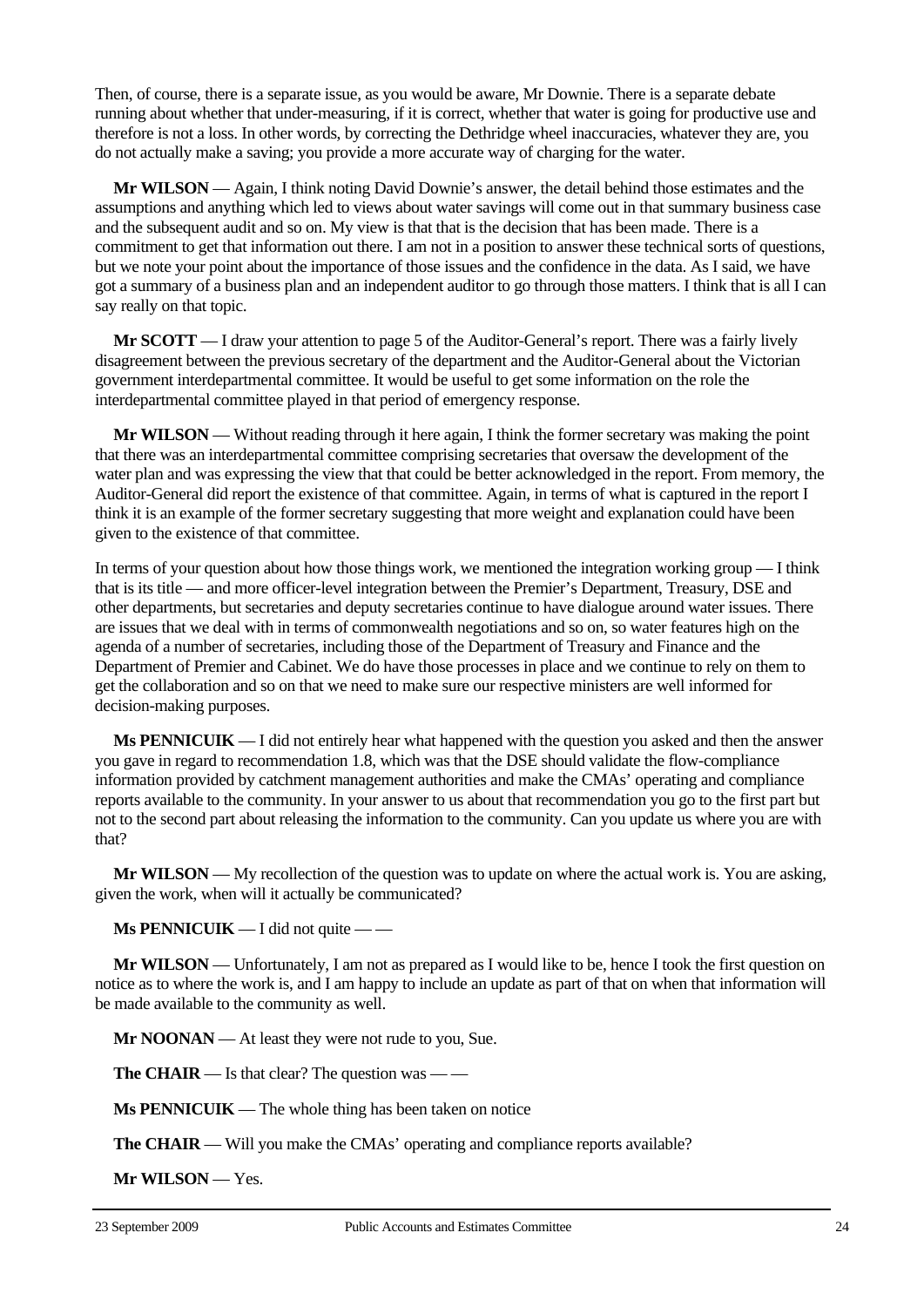**The CHAIR** — Bill, have you got a question?

**Dr SYKES** — Just one last one.

**The CHAIR** — As long as it is in relation to the audit, that is all.

**Dr SYKES** — I will be very quick. In relation to the rigour of the water savings protocol, it is my understanding that a key component of the reconfiguration and moderation is that the change of water will now be delivered to the irrigator at the time it leaves the backbone channel instead of remaining the responsibility of GMW until it gets down the spur channel, then goes through his wheel; is that a correct understanding?

**Mr WILSON** — I would have to defer to my colleagues; Graeme Turner?

**The CHAIR** — You have not got a copy of the protocol here, have you?

**Mr DOWNIE** — At a general level, and Graeme could comment too, what we are trying to do is make this system more efficient so that there is a focus on creating a solid backbone. Then NVIRP will be sitting down with each of the farmers and negotiating with them, working out what kind of connection there will be to that backbone, if possible. So all of the details of that have not been finalised, but in general terms obviously the more efficient we make it, the less channels we have, the smaller channels, the less leaks, the fewer meters, the fewer outfalls, we will get a better result.

**Dr SYKES** — But just a basic principle is the change — it is not ownership. Is the irrigator going to take delivery of the water at the point that it leaves the backbone in future? Is that a fundamental principle of the modernisation strategy?

**Mr TURNER** — The answer is no, they will continue to take delivery at their farm off-take. Whether their farm off-take has moved as a result of the connections program — it could have moved back towards the backbone — it will always be at the meter off-take to the farmer.

**Dr SYKES** — If you continue to be on a spur channel and there is a loss of it along that spur channel until it gets to your metering point, who has responsibility for those losses?

**Mr TURNER** — Those losses remain with the water authority until the point of meter moves. If it does not move, it remains at that point.

**Mr DOWNIE** — So the farmer is only responsible from the point of the connection; it is formally recognised for the farmer to the off-farm system.

**Mr TURNER** — Which is their meter off-take.

**Dr SYKES** — So it is not fixed in concrete that the farmers will take delivery of the water at the backbone; they may take delivery down the spur channel for some time in the future or forever?

**Mr TURNER** — That is correct.

**Mr DOWNIE** — Depending on the configuration that is agreed between NVIRP and the farmers, and those negotiations will be extensive over the next few years. But obviously there is an interest and there is an incentive in minimising the numbers of connections beyond the backbone.

**Dr SYKES** — But Goulburn-Murray Water continues to wear the losses down that spur channel whilst he is continuing to be delivered by the spur channel.

**Mr DOWNIE** — Goulburn-Murray Water will continue to wear the losses for any connection outside the farm gate.

**The CHAIR** — I thank Mr Wilson, Mr Downie and Mr Turner for their attendance today. It has been an interesting session. Where questions were taken on notice — and there are a number of those — the committee will follow up with you in writing at a later date, but that should not stop you from preparing them in the meantime. The committee requests that written responses to those matters be provided within 30 days.